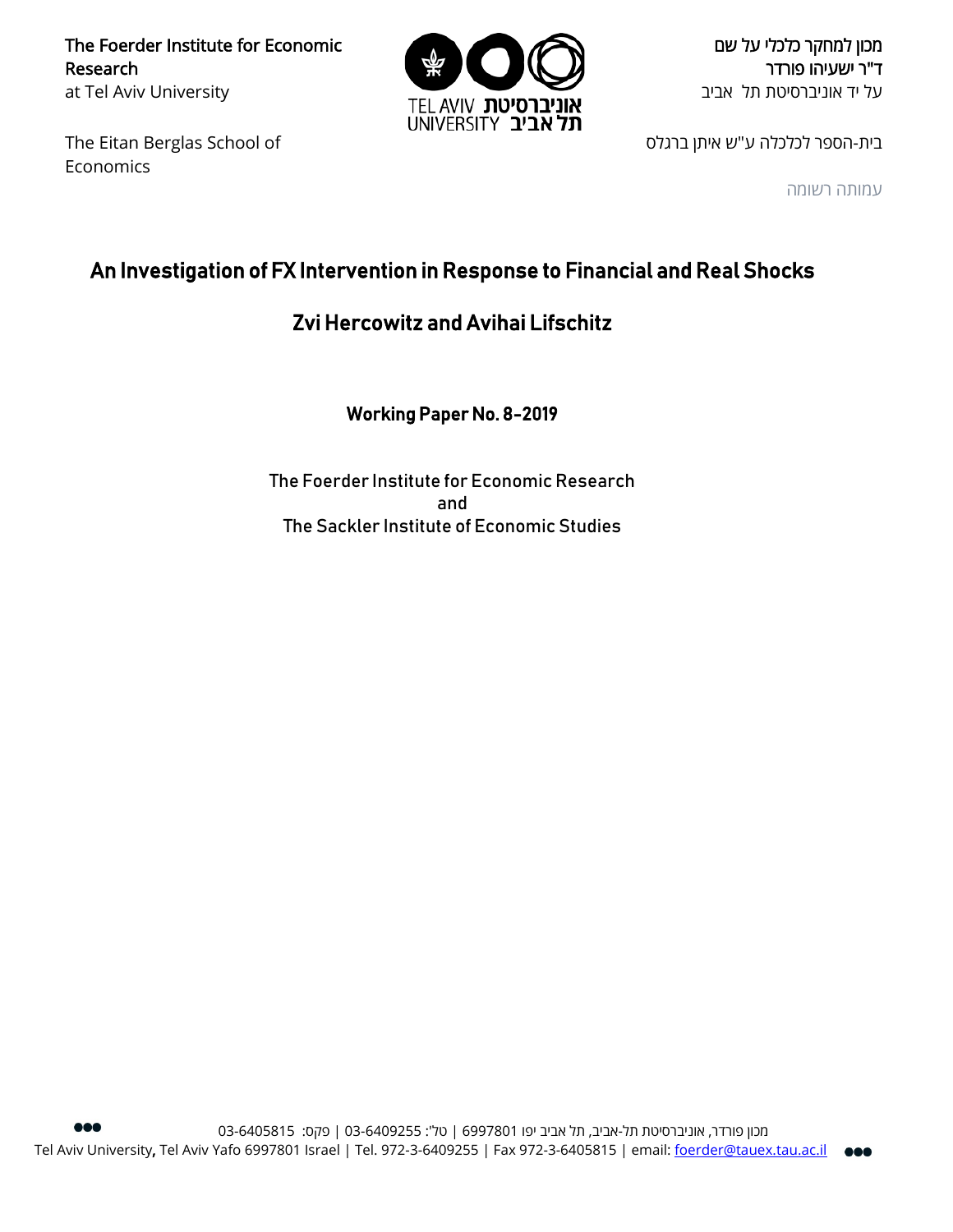# An Investigation of FX Intervention in Response to Financial and Real Shocks

Zvi Hercowitz<sup>†</sup>and Avihai Lifschitz<sup>‡</sup>

July 2019

### Abstract

This paper reports an attempt to characterize an empirical FX intervention rule using a panel quarterly data set of 25 countries. The focus is on the types of shocks central banks tend to react to: Önancial and/or real. The empirical analysis is based on a theoretical framework combining a link between the real exchange rate and the current account, imperfect substitution between domestic and foreign assets, and a policy of moderating the effects of shocks on the real exchange rate. This framework allows the separation of the observations into different samples, each one dominated by one type of shock. The effects of each shock type on FXI policy are examined in the corresponding sample. The results indicate an important and statistically significant intervention in response to financial shocks, and a weaker and statistically insignificant response to real shocks.

JEL Codes: E58, F31, F41.

We thank Tali Larom, Yossi Yachin, and Yaniv Yedid-Levi for helpful comments, and Sapir Yakar, Jonathan Gunsburg, and Yona Hackett for skillful research assistance.

<sup>&</sup>lt;sup>†</sup>Tel Aviv University and Interdisciplinary Center Herzliya.

z Interdisciplinary Center Herzliya.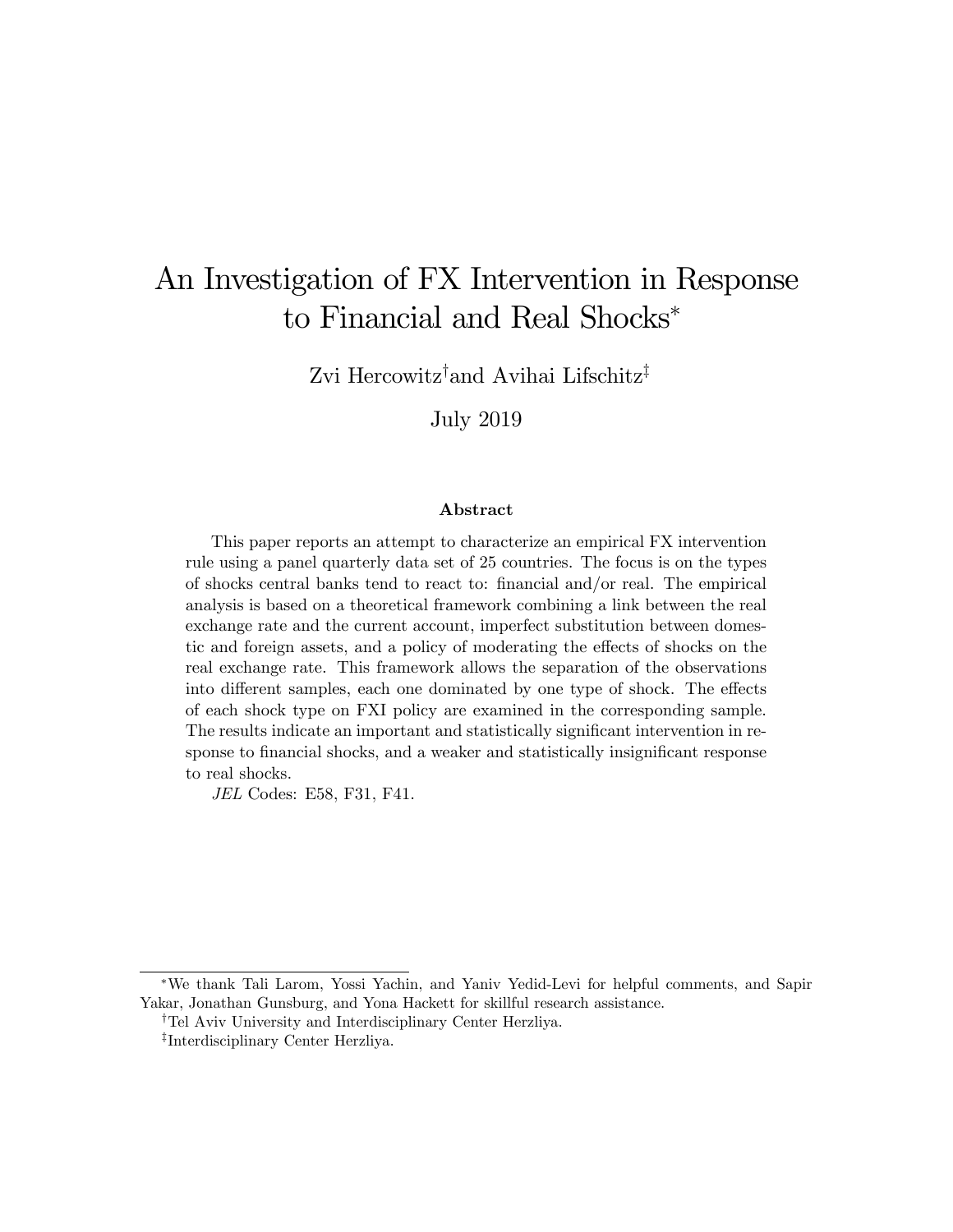## 1 Introduction

The literature on the stabilizing role of FXI focuses mainly on financial shocks as the source of inefficient fluctuations of the real exchange rate, as for example Gabaix and Maggiori (2015) and Blanchard, Adler, and Carvalho Filho (2015). In these papers, the presence of imperfect substitution between domestic and foreign assets makes it possible for FXI to moderate the effects of financial flows on the real exchange rate. However, FXI may be desirable in principle also in response to real shocks when domestic and foreign assets are imperfect substitutes, or with a mechanism like learning-by-doing as in Krugman (1987) and Faltermeier, Lama, and Medina (2017).

In this paper we address empirically the question of which shocks central banks usually react to, providing estimates of the quantitative importance of these interventions. Hence, this paper aims at characterizing an empirical FXI rule in this respect. For this purpose we use a panel data set of 25 countries.

The focus on FXI policy is closely to related but different from the question of whether FXI is effective—addressed for example by Adler, Lisack, and Mano  $(2015)$ and Caspi, Friedman, and Ribon (2018). Both papers find economically important effects of FXI on the real exchange rate. This literature faces the identification challenge due to the endogeneity of the intervention. Adler et al. use instrumental variables to deal with the problem. Caspi et al. identify the exogenous daily FXI shock as the nominal exchange rate change during the intra-day FX intervention spell.

Here, we face the different identification problem of separating the effects of various shocks on FXI. Our identification procedure is based on theoretical sign restrictions.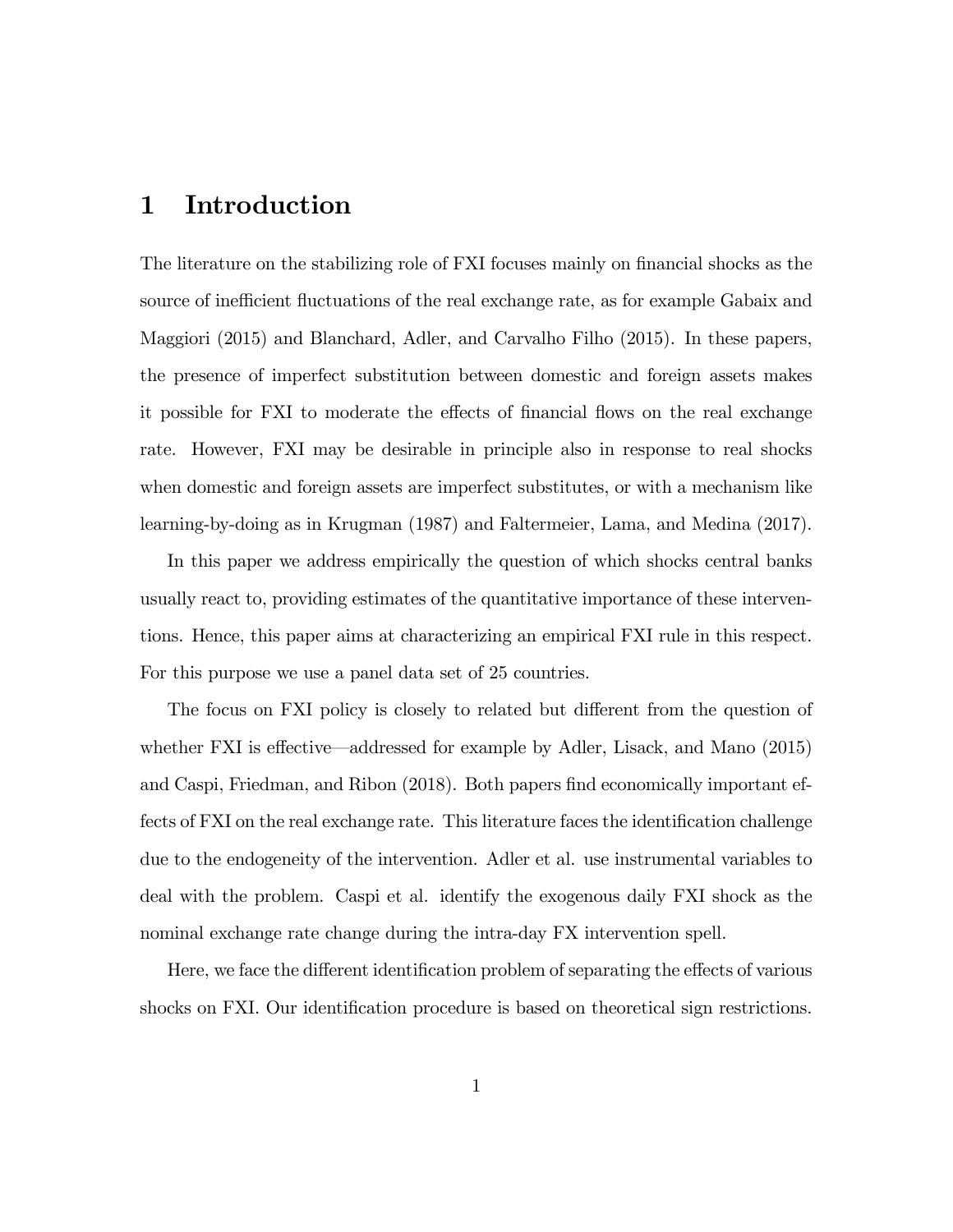We do not attempt to identify individual shocks as is usually done in the SVAR literature, but rather periods dominated by each type of shock: Önancial, real, exogenous FXI, and a specific combination of the first two. In Section 3 we comment on this procedure and the SVAR approach. The current procedure has two stages. First, using basic theoretical principles we separate the data into four samples—each one composed of periods dominated by one of the shock types. Then, we examine the reaction function in each one of these samples. For example, if FXI reacts to financial shocks, we expect this to show in the sample dominated by financial shocks.

The conceptual framework we use in the identification of the shocks combines three considerations: a positive link between the real exchange rate and the current account, imperfect substitution between domestic and foreign assets, and FXI policy. Imperfect asset substitution in this framework can be interpreted as a reduced form of the mechanism presented in Gabaix and Maggiori (2015): imbalances in the denominations of each country's assets and liabilities are financed by international Önanciers who require a compensation to bear the currency risk. Cavallino (2016) uses a New Keynesian small open-economy model that incorporates the Gabaix and Maggiori financial friction, and characterizes optimal FXI as an additional central bank's policy tool when the economy is subject to financial flows. Adler, Lama, and Medina (2016) analyze a similar question, but focus on the implications of policy goal uncertainty. Imperfect substitution between domestic and foreign assets can also follow from transaction costs that generate segmented markets, as in Alvarez, Atkeson, and Kehoe (2002).

Our empirical methodology of separating different samples according to a key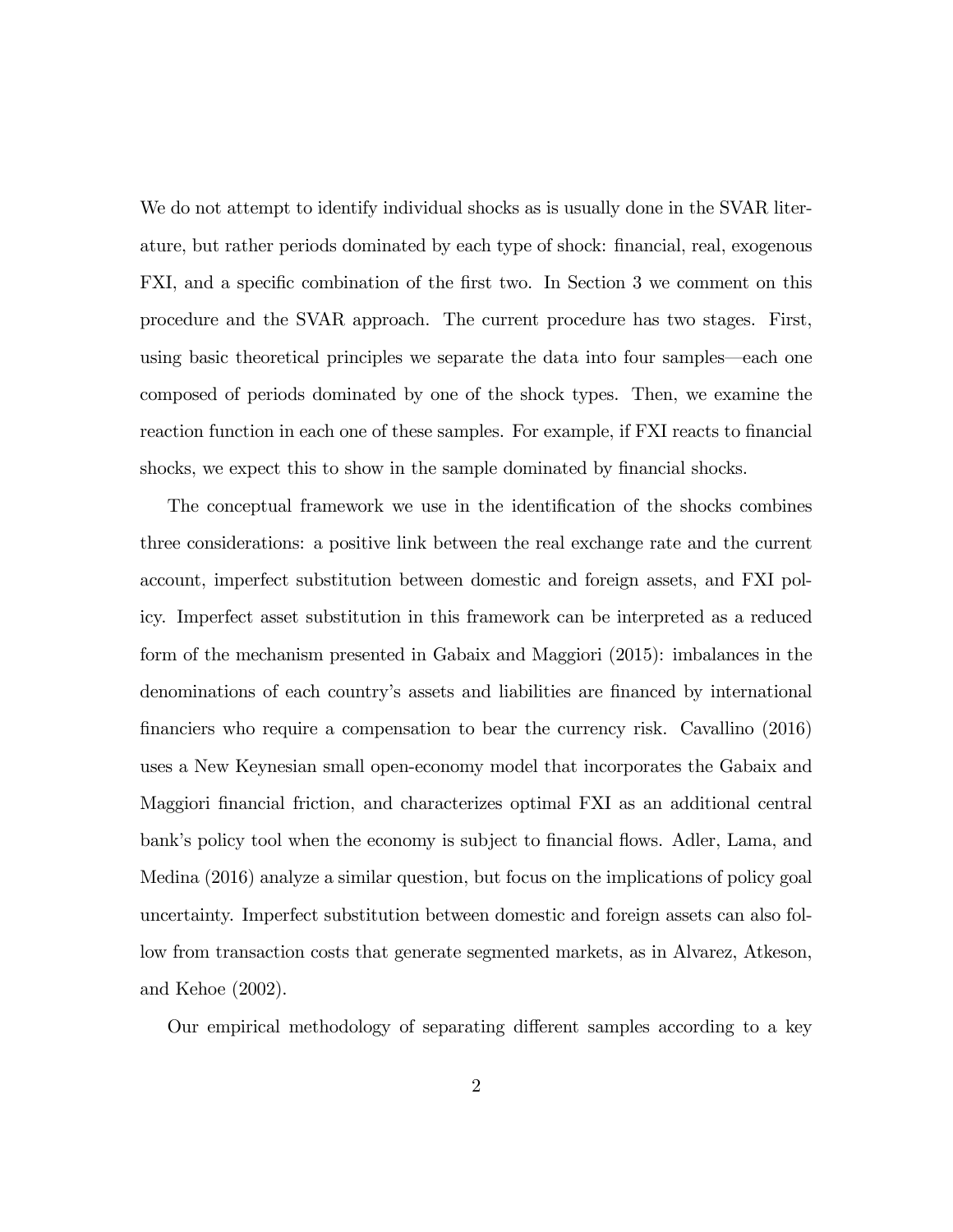criterion, and then considering the question at hand by comparing the results across the different samples is similar to the procedure employed by Blanchard, Adler, and Carvalho Filho  $(2015)$ —albeit in a different context. They address the question of whether FXI moderates the effects of global financial flows on individual economies. The main aspect of their empirical approach is composed of two stages. The first is the estimation of the FXI dynamic response to the global financial shock for each country in the sample. Then, according to these reactions, the countries in the sample are divided into two groups according to the extent of the FXI response: "interveners" and "floaters." A third group is denoted "de-facto pegs," for which the exchange rate response was found small enough. Then, the second stage consists in estimating the exchange rate response to the global shock for each of the two groups. The main result is that in countries for which the FXI response is larger—the interveners—the exchange response is smaller. This finding supports the stabilizing role of FXI.

Although the FXI literature emphasizes financial flows, FXI can be called for also in response to real shocks if Önancial markets are imperfect. Consider, for example, a temporary increase in the demand for imports that leads to foreign exchange borrowing at the cost dictated by Gabaix and Maggiori's financiers. This should reduce the extent to which the desired demand for imports takes place, and raises the question of whether the central bank's sale of foreign exchange is called for. Given this consideration, we investigate whether central banks do intervene in response to real shocks.

The results indicate a quantitatively important and statistically significant intervention in response to financial shocks: at least 36 percent of exogenous financial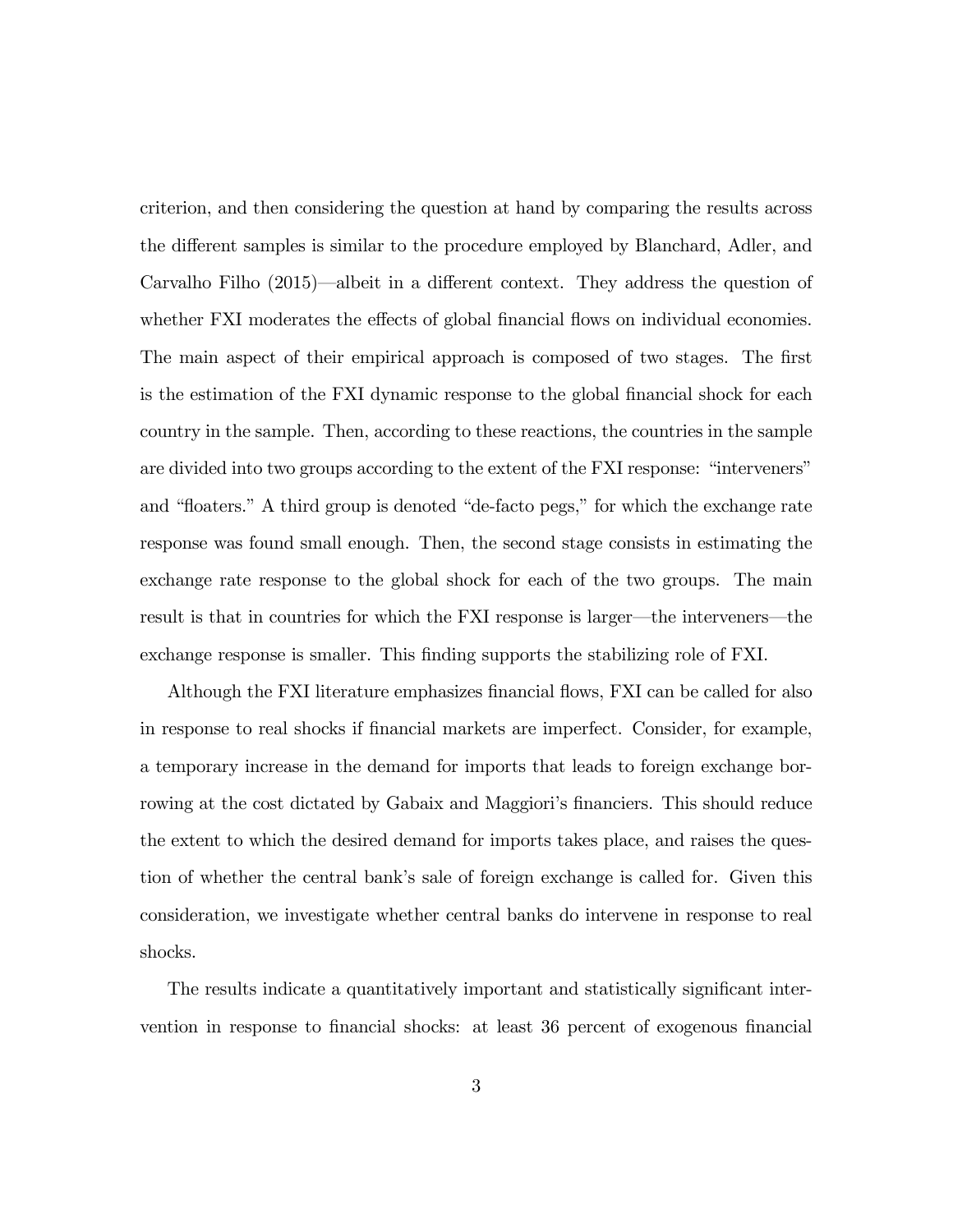inflows are absorbed by FXI. The response to real shocks is weaker and statistically insignificant.

The paper is organized as follows. Section 2 presents the conceptual framework we use and Section 3 elaborates on the empirical procedure based on this framework. The data and the empirical results are reported in Section 4. We use a panel data set with 25 countries that are not reserve currency countries and with flexible enough exchange rates. The period covered is  $1990:1-2015:4$ . Section 5 summarizes the results and concludes.

# 2 A Real, Small Open-Economy Framework

We start with the balance of payments equation

$$
CA_t = F_t + \Delta R_t,\tag{1}
$$

where  $CA_t$  is the surplus in the current account in period t,  $F_t$  is the net financial outflow, and  $\Delta R_t$  represents FXI, i.e., the change in the stock of foreign reserves held by the central bank.

The economy is subject to three types of exogenous stochastic disturbances: (1) financial shocks  $(\widetilde{F}_t)$  affecting directly the financial account, (2) real shocks  $(\widetilde{CA}_t)$ affecting directly the current account, and (3) FXI shocks  $(\Delta R_t)$  affecting directly the change in reserves. The three shocks are assumed to be transitory, although they can be persistent, and independently distributed.<sup>1</sup> Furthermore, we assume that there

<sup>&</sup>lt;sup>1</sup>In Footnote 3 we mention the case of a permanent real shock.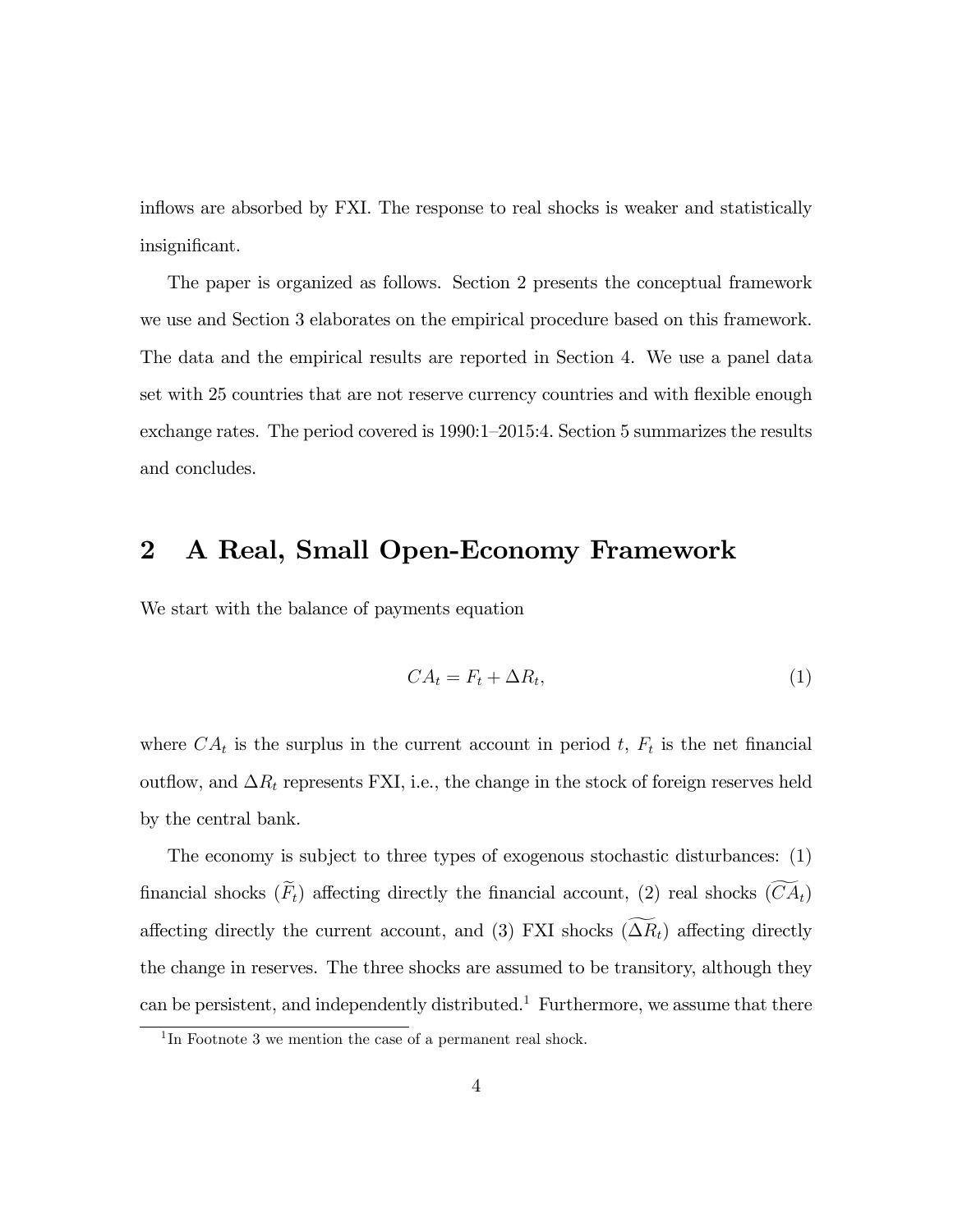is no endogenous interaction between the shocks; in other words, we assume a linear framework.

The central bank follows the FXI rule:

$$
\Delta R_t = \alpha_f \widetilde{F}_t + \alpha_r \widetilde{CA}_t + \widetilde{\Delta R}_t, \quad -1 < \alpha_f \le 0, \quad 0 \le \alpha_r < 1; \tag{2}
$$

i.e., FXI policy may react to both Önancial and real shocks. The inequality restrictions on the parameters imply that the policy is either not to respond to one or both shocks, or, if intervention does take place, to moderate but not to eliminate the effects of these shocks. Hence, the central bank may purchase foreign exchange in response to a financial inflow shock  $(\widetilde{F}_t < 0)$  or to a real shock that increases excess exports  $(CA_t > 0)$ , and may sell at times of opposite shocks.

The endogenous determination of  $F_t$  and  $CA_t$ , as well as of the real exchange rate,  $S_t$ —defined as the relative price of the foreign good in terms of the domestic good—is illustrated in the four figures below. These figures are based on the following assumptions: (a) there are no errors and omissions in the balance of payments, (b) the expected future real exchange rate,  $\overline{S}$ , is constant, or at least it does not move as much as the current real exchange rate, and, for ease of exposition (c) the domestic and world real interest rates are equal.<sup>2</sup> The real exchange rate appears on the vertical axis, and both the current account surplus and net financial outflows on the horizontal axis.

The downward sloping  $F$ -curve in these figures reflects the following mechanism:

<sup>&</sup>lt;sup>2</sup>Alternatively, this equality holds only in the long run, and deviations from it are part of the financial shocks.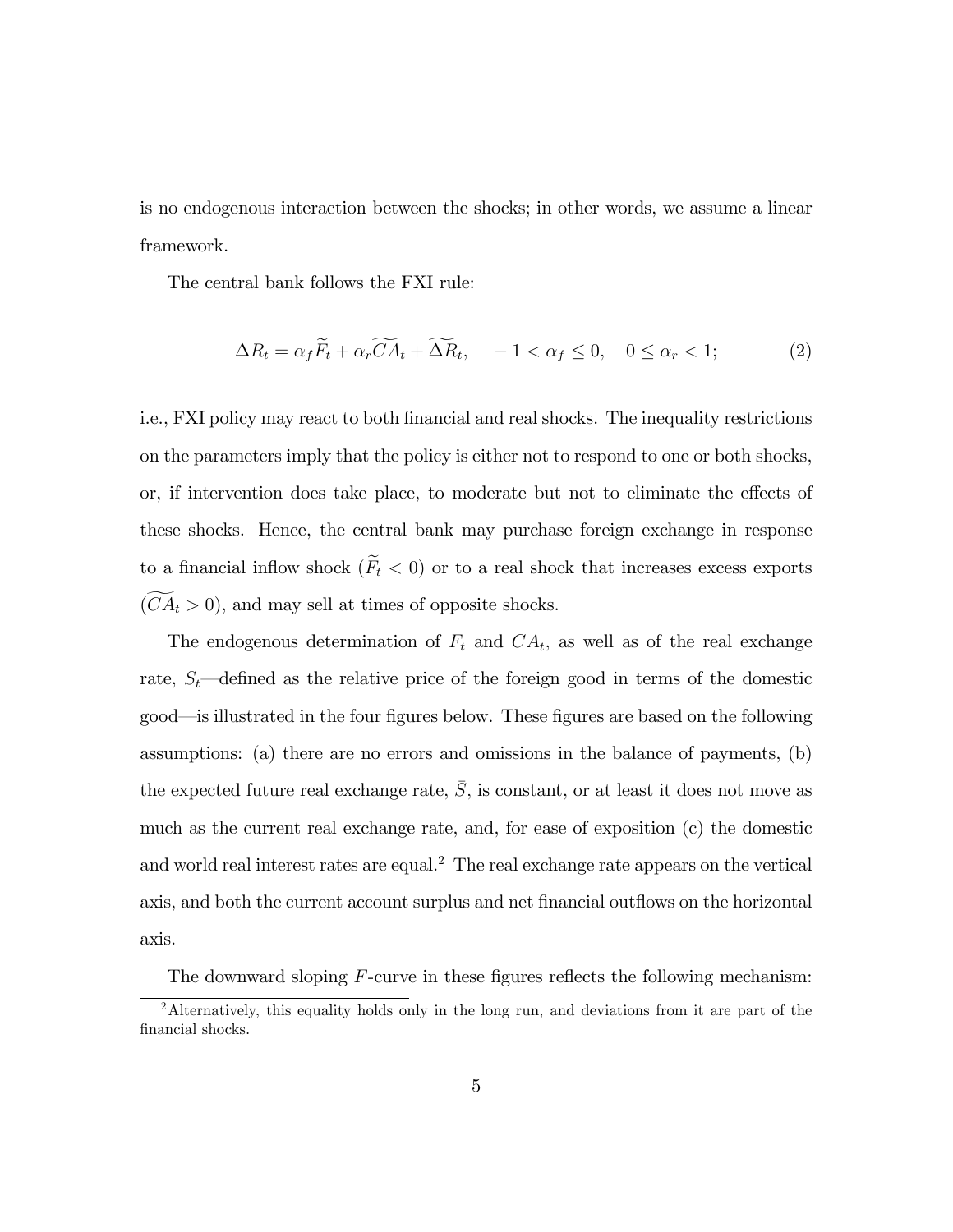given the expected future real exchange rate  $\bar{S}$ , a lower current  $S_t$  implies an expected depreciation, which makes foreign assets more profitable. Hence, as the real exchange rate goes down, the desired portfolio composition changes in favor of foreign assets, generating a larger net financial outflow. The slope of the curve depends on the degree of substitution between domestic and foreign assets: the higher the degree of substitution, the smaller is the expected depreciation that triggers a given amount of portfolio rearrangement. In other words, the degree of substitution between domestic and foreign assets reduces the slope of the F-curve. At the extreme, perfect substitution yields a flat curve, where UIP holds at all times given the assumption of equal interest rates at home and abroad. With imperfect substitution UIP does not hold in general; it does so only when all shocks are zero.

The F-curve can also represent the portfolio considerations of the international Önanciers in Gabaix and Maggiori (2015). Away from the vertical zero axis there are denomination imbalances. For example, to the right of the vertical axis there is excess demand for foreign assets, which the financiers are ready to finance given the expected depreciation. The  $F$ -curve can also be thought of as capturing financial behavior under portfolio adjustment costs as in Schmitt-Grohe and Uribe (2003). The point where the F-curve crosses the vertical axis corresponds to zero borrowing/lending, while deviations from it imply the equality of the additional return to the marginal portfolio adjustment costs.

The upward sloping CA-curve represents the standard positive link between the current account and the real exchange rate  $S_t$ : a depreciation induces an increase of excess exports. The long-run real exchange rate is  $\overline{S}$ , corresponding to the zero value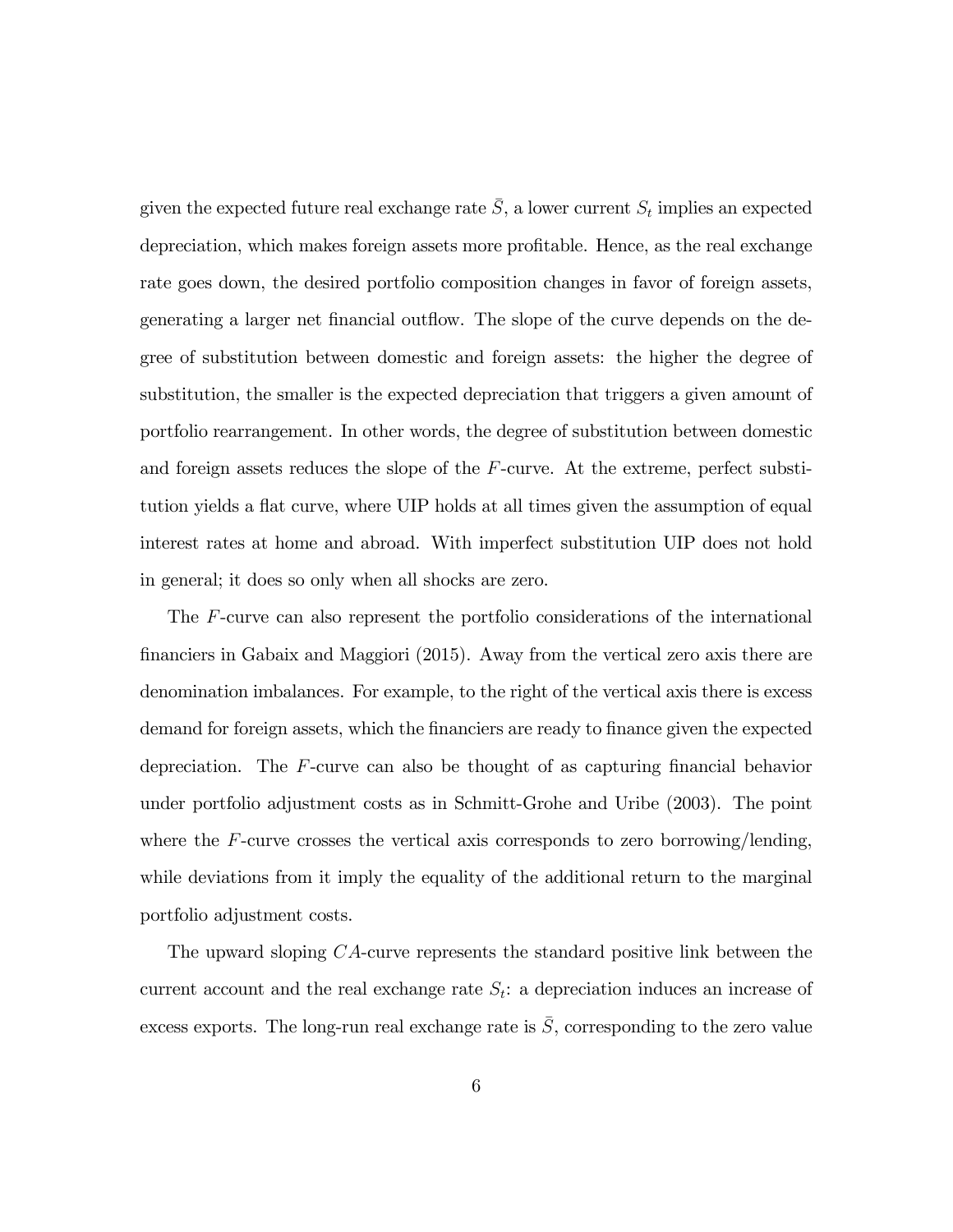of  $CA_t$ .

In a situation with zero shocks and  $\Delta R_t = 0$ , the equilibrium values are  $F_t =$  $CA_t = 0$  and  $S_t = \overline{S}$ . Starting from this situation, we now show graphically the effects of the shocks and FXI policy on the real exchange rate and the balance of payment variables.

1. A financial inflow shock,  $\widetilde{F} < 0$ , as for example an increase in the foreign demand for domestic assets, shifts the  $F$ -curve in Figure 1 to the left to  $F'$ . The resulting decline in the exchange rate represents a deviation from  $\overline{S}$ , which is the exchange rate determined by the real forces. With perfect asset substitution, i.e., with a horizontal  $F$ -curve, the real exchange rate would not be affected. The central bank's FXI policy is represented by the  $F' + \Delta R^e$ -curve, to the right of the  $F'$ -curve. The assumption that the central bank attempts only to moderate the effects of the shock implies that the new curve is still to the left of the initial F-curve. The results are that both  $F_t$  and  $CA_t$  decline along with a real appreciation:  $CA_t$  goes down to point A,  $F_t$  goes down to point B, and  $S_t$  goes down to the level of these two points. If instead of a financial inflow shock there was an outflow shock, the results would be symmetrically opposite. Hence, we can summarize the effects of the financial shocks by

$$
F_t \cdot CA_t > 0 \text{ and } F_t \cdot (S_t - \bar{S}) > 0. \tag{3}
$$

2. A negative real shock,  $\widetilde{CA}_t < 0$ , as for example an increase in the domestic demand for imports, shifts the CA-curve in Figure 2 to the left. This shock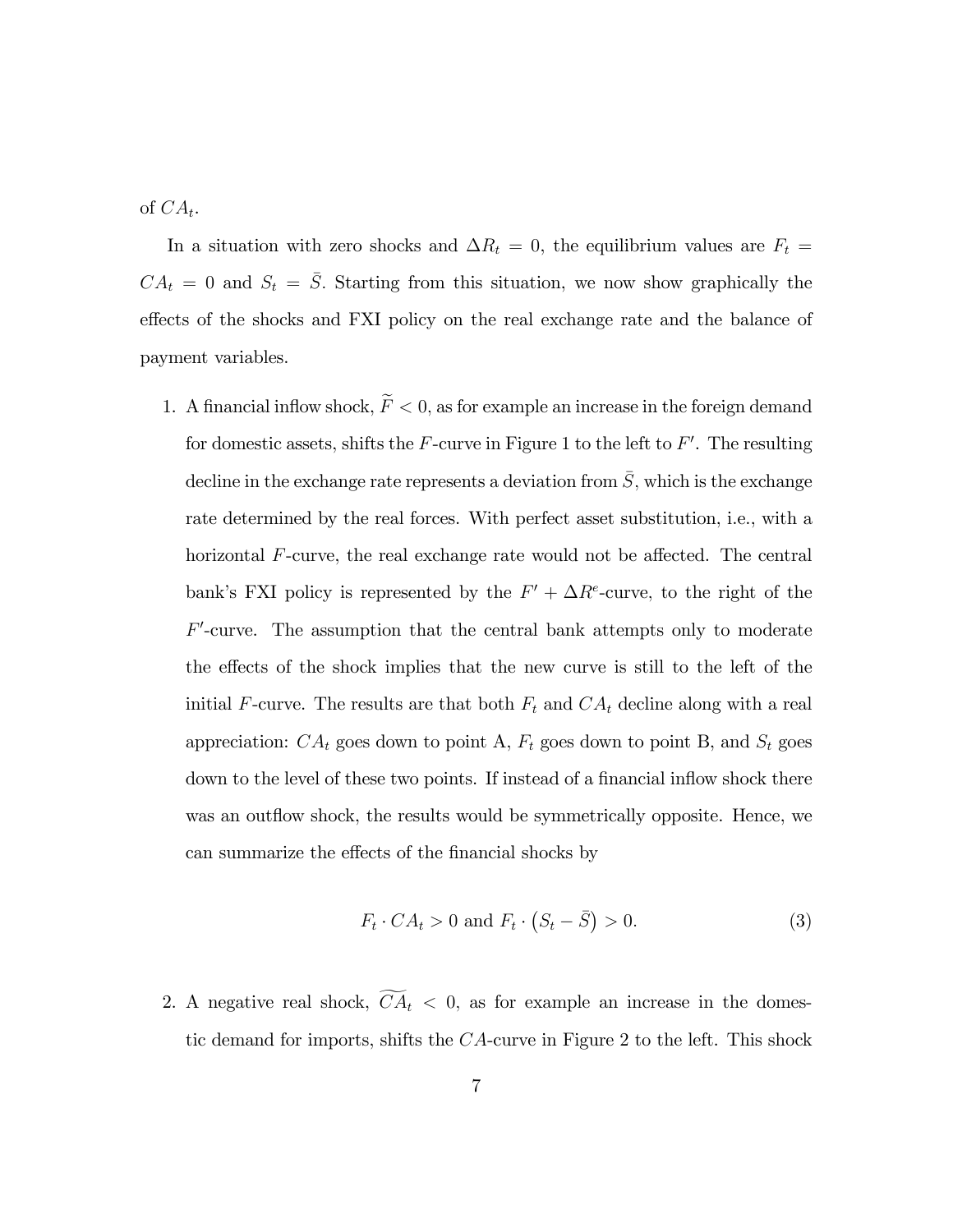

Figure 1: Financial Shocks

generates a temporarily high demand for foreign exchange, which causes a depreciation. Hence, imports increase by less than the desired amount, corresponding to the leftward shift of the CA-curve. The central bank may intervene by selling foreign exchange in order to moderate the depreciation, allowing imports to increase closer to the desired amount. Point A shows the current account,  $CA_t$ , and point B shows the capital inflow,  $F_t$ . The real exchange rate goes up to the level of these two points, which would coincide if there is there was no FXI.<sup>3</sup> With a positive real shock instead of a negative one we would have symmetric results. Hence, real shocks generate

$$
F_t \cdot CA_t > 0 \text{ and } F_t \cdot (S_t - \bar{S}) < 0. \tag{4}
$$

 ${}^{3}$ If the shock was permanent rather than transitory, the F-curve would shift upwards by the same distance as the CA-curve, increasing  $\overline{S}$  while leaving  $CA_t$  and  $F_t$  equal to zero.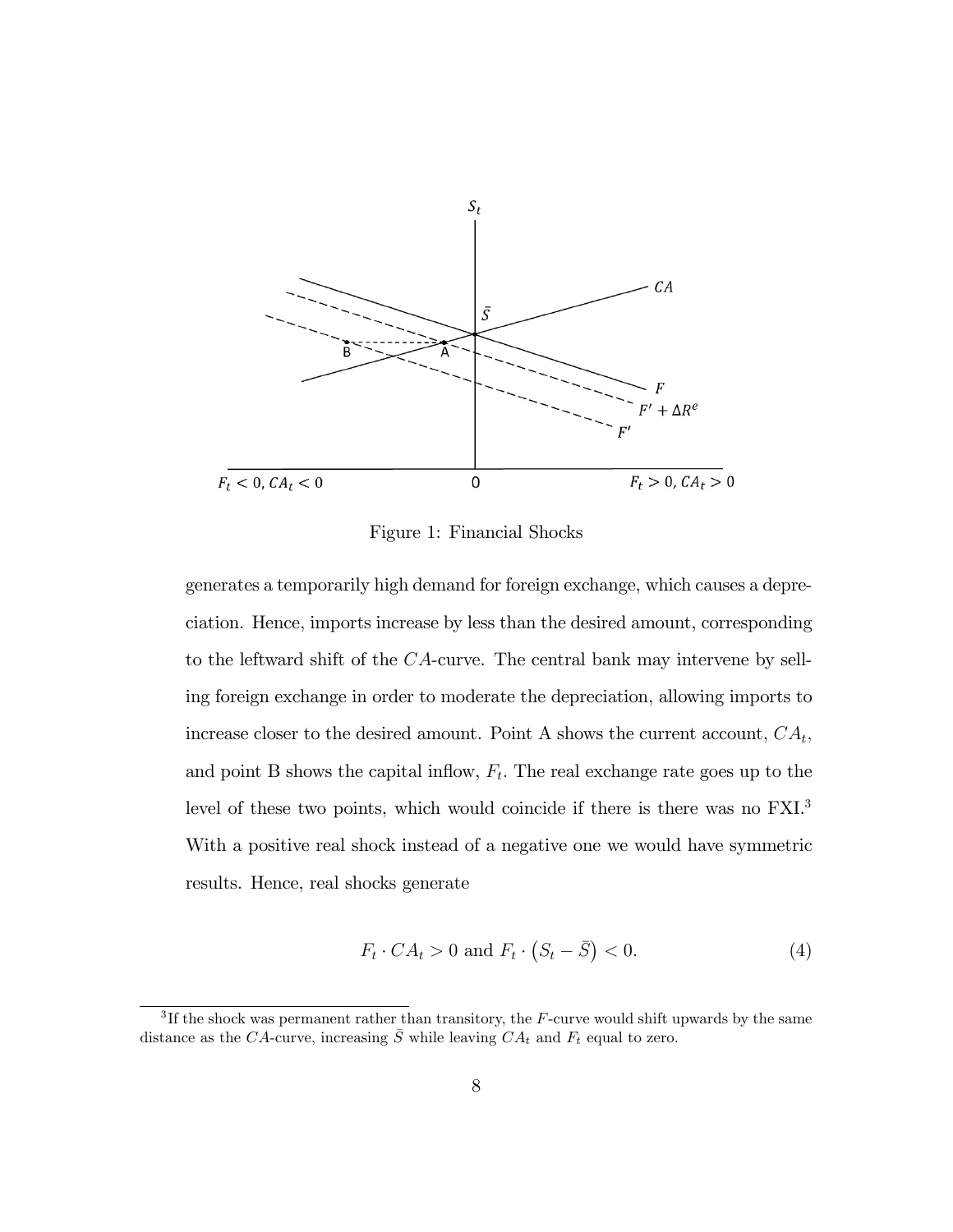

Figure 2: Real Shocks

3. The effects of an FXI shock,  $\widetilde{\Delta R}_t > 0$ , are shown in Figure 3. In this case,  $F_t$  and  $CA_t$  change in opposite directions. The resulting real depreciation encourages excess exports, and hence  $CA_t$  goes up to point A, and it discourages financial outflows, and hence  $F_t$  goes down to point B. If the  $\widetilde{\Delta R}_t$  shock was negative, the responses would be symmetrically opposite. Hence, FXI shocks generate

$$
F_t \cdot CA_t < 0 \text{ and } F_t \cdot \left( S_t - \bar{S} \right) < 0. \tag{5}
$$

4. Note that (3), (4), and (5) are three out of the four possible combinations of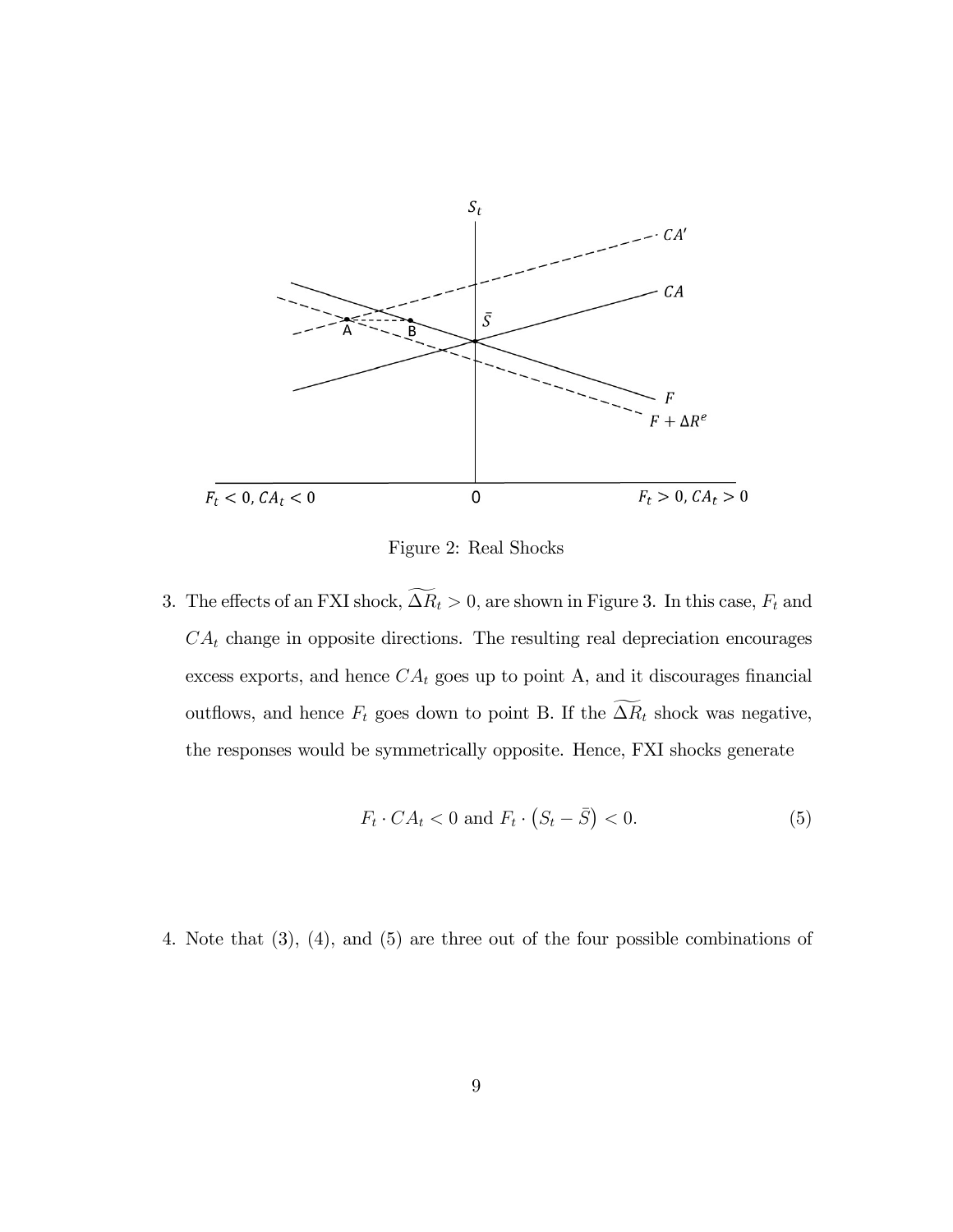

Figure 3: FXI Shocks

the two inequalities involved. The remaining combination is

$$
F_t \cdot CA_t < 0 \text{ and } F_t \cdot \left( S_t - \bar{S} \right) > 0. \tag{6}
$$

This condition cannot be satisfied by a single shock. It can be shown that both Önancial and real shocks, along with FXI policy, should operate to satisfy condition (6). Furthermore, these shocks should have opposite signs in order to affect the real exchange rate in the same direction. Figure 4 shows this situation, with  $CA_t > 0$  shifting the CA-curve to the right to CA', and  $F_t < 0$  shifting the F-curve to the left to F'. Incorporating FXI generates the curve  $F' + \Delta R^e$ . The results are:  $CA_t$  goes up to point A,  $F_t$  goes down to point B, and  $S_t$  goes down to the level of these two points. These changes satisfy both inequalities in condition (6). Note that to comply with  $F_t \cdot CA_t < 0$ , it is necessary that the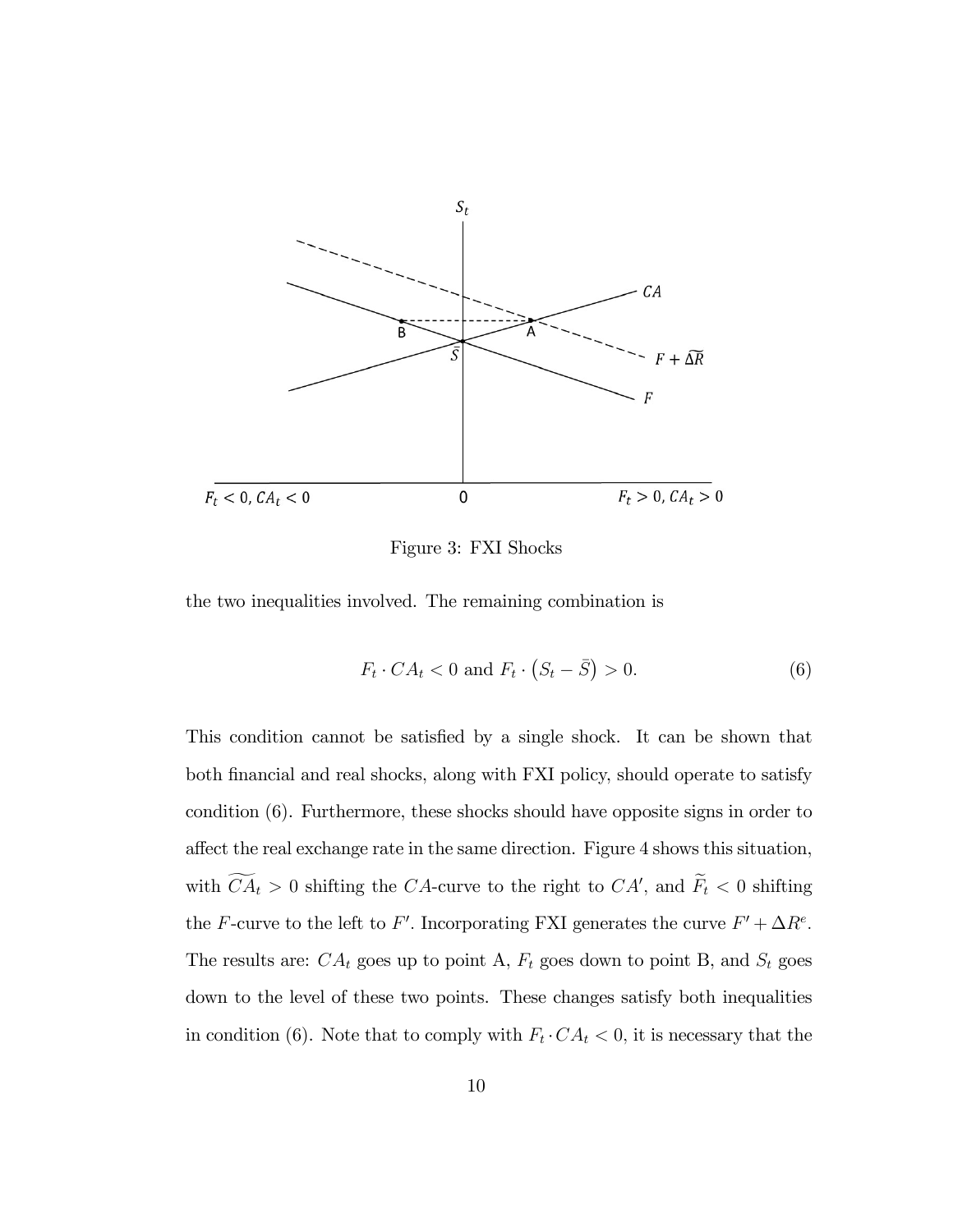intervention is placed around the zero vertical axis. This implies that financial and real shocks should have similar quantitative effects on the real exchange rate.



Figure 4: Combined Financial and Real Shocks

# 3 Empirical Procedure

The discussion in Section 2 is the basis of our identification procedure: We use the theoretical inequalities in conditions  $(3)$ ,  $(4)$ ,  $(5)$ , and  $(6)$  to separate the periods (quarters) in the data set into four samples, based on satisfying one of these conditions:

Sample 1: Interpreted as dominated by financial shocks (condition (3) holds). Sample 2: Interpreted as dominated by real shocks (condition (4) holds).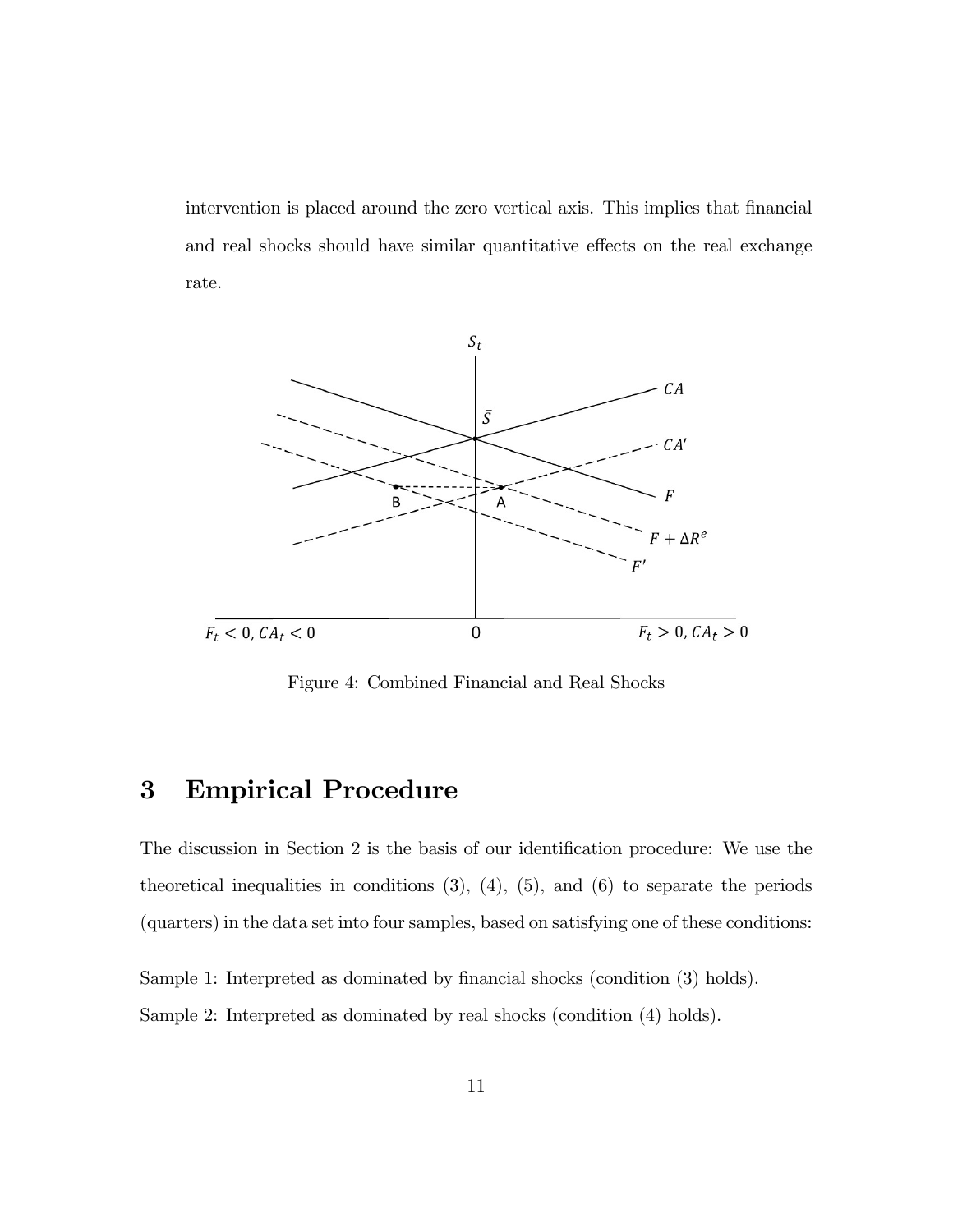Sample 3: Interpreted as dominated by FXI shocks (condition (5) holds). We address this sample for completeness, although it sheds no light on the question of FXI reaction to financial or real shocks.

Sample 4: Interpreted as dominated by financial and real shocks affecting the real exchange rate in the same direction (condition  $(6)$  holds).<sup>4</sup>

We investigate which shocks FXI reacts to by addressing separately each one of the samples. For each sample, we consider the question directly by looking at an FXI equation, and then we address the FXI indirectly using a real exchange rate equation. We reach a conclusion on the question at hand on the basis of the results from the different samples.

In principle, an alternative identification and estimation procedure would have been to use the theoretical inequalities in Section 2 to constrain a structural VAR. Along these lines, for example, Uhlig  $(2005)$  estimates the effects of monetary shocks by imposing sign restrictions on the impulse responses to these shocks, and Kilian and Lütkepohl  $(2017, Ch. 13)$  survey identification methods by sign constraints on structural VARs. A general feature of these methods is that the sign restrictions by themselves generate a range of values for each relevant shock and a corresponding set of estimates of their effects. We preferred the procedure followed here because of its simplicity. Additionally, intervention in the FX market takes place quite fast after the central bank realizes the need for intervention. Hence, the VAR structure is not necessary in the current case.

<sup>&</sup>lt;sup>4</sup>We delete observations with  $(CA_t - F_t) \cdot \Delta R_t < 0$  because the balance of payments equation is violated; i.e., these observations are too contaminated by errors and omissions.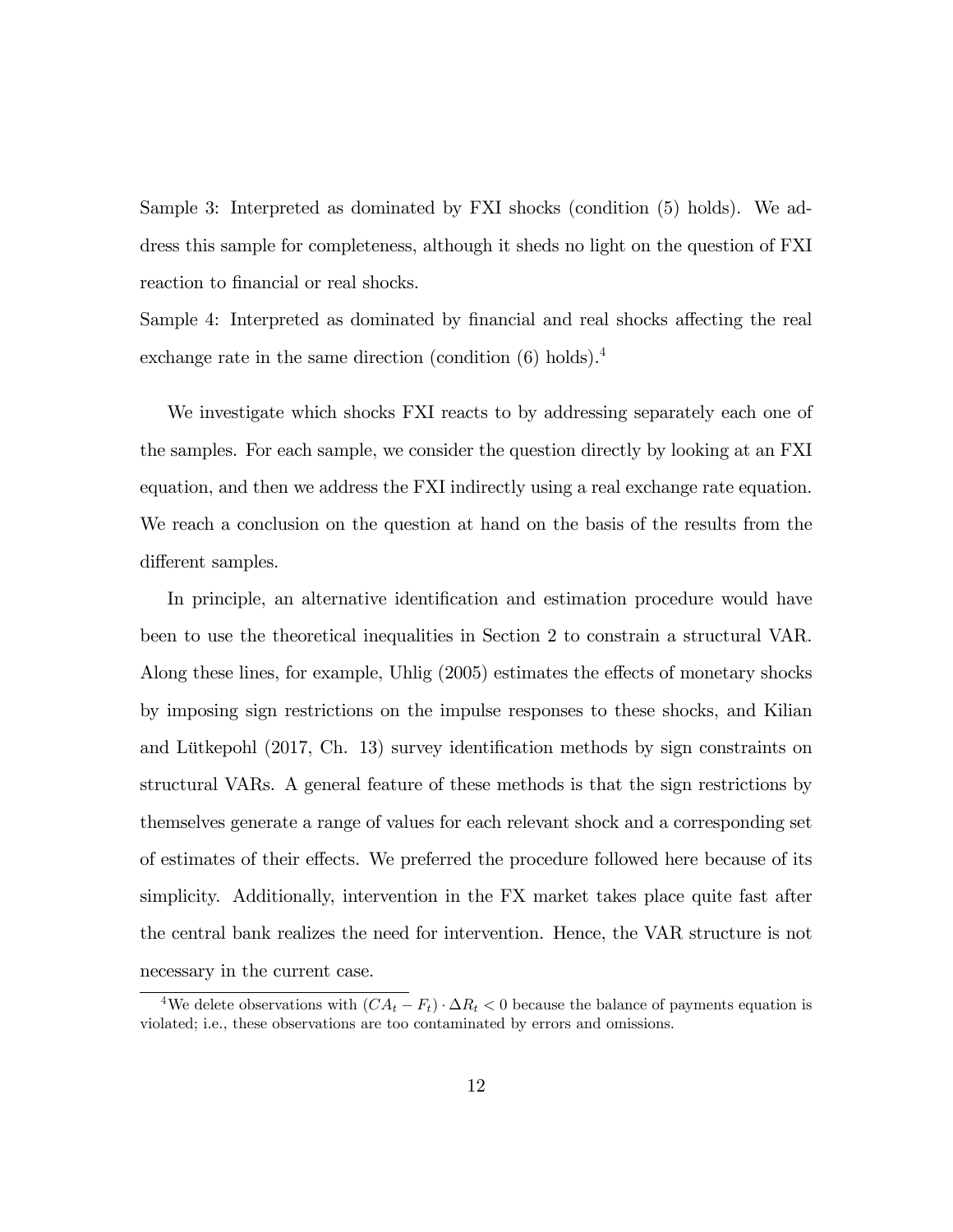Appendix B uses a schematic algebraic solution of the model to provide the background for the current estimation procedure, and to derive the biases it may generate. In Section 4.3, we analyze these biases empirically.

The equations estimated for each sample, which include fixed country effects, are as follows:

### Sample 1: Financial shocks dominate

Here we consider whether FXI policy reacts to financial flows. The main tool is the FXI regression equation

$$
\Delta \mathbf{R}_{it} = \hat{\alpha}_f \mathbf{F}_{it} + resid_{it},\tag{7}
$$

where i is the country index, bold symbols indicate ratios to GDP, and  $\hat{\alpha}_f$  is the estimate of the parameter  $\alpha_f$  in the policy rule—equation (2). Given that this sample is dominated by financial shocks, we presume that the financial flows on the righthand side are dominated by financial shocks. Finding that  $\hat{\alpha}_f < 0$  and statistically significant would support the notion that the central bank purchases foreign exchange in the face of financial inflows, i.e.,  $\mathbf{F}_{it} < 0$ , and sells when  $\mathbf{F}_{it} > 0$ . Intervention to moderate the effects of financial shocks but not to eliminate them completely would imply that  $-1 < \hat{\alpha}_f < 0$ .

We conduct an additional test, considering the question indirectly, using the pair of real exchange rate equations

$$
\ln\left(S_{it}/\bar{S}_{it}\right) = \lambda_f \Delta \mathbf{R}_{it} + resid_{it},\tag{8}
$$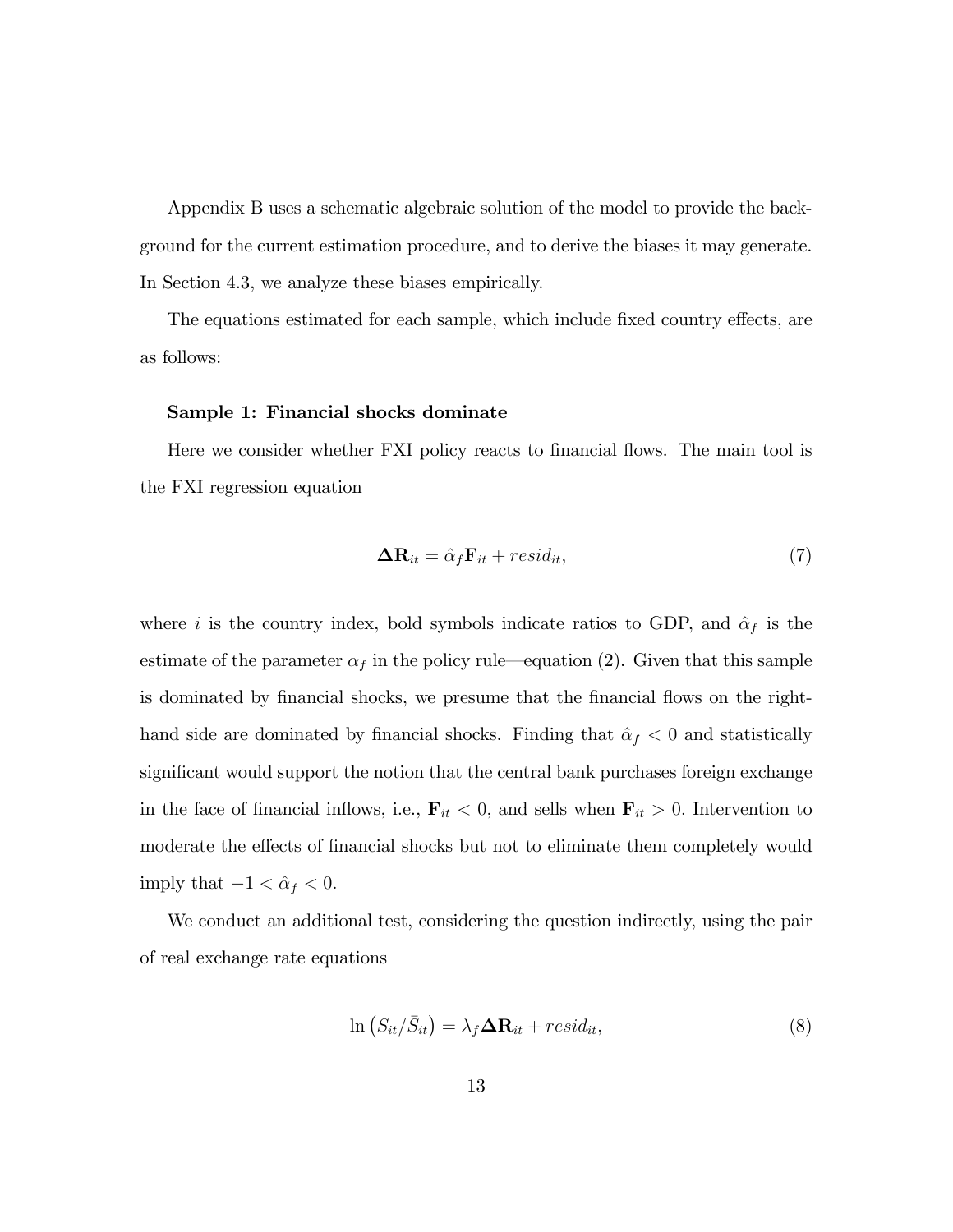and

$$
\ln\left(S_{it}/\bar{S}_{it}\right) = \zeta_{f,1}\Delta\mathbf{R}_{it} + \zeta_{f,2}\mathbf{F}_{it} + resid_{it}.
$$
\n(9)

Equation (8) has only FXI as an explanatory variable. If central banks do intervene in the FX market in this sample, then  $\Delta \mathbf{R}_{it}$  tends to be positive when  $\ln \left( S_{it}/\bar{S}_{it} \right)$ tends to be negative. Hence,  $\lambda_f$  should include a negative endogeneity bias. Equation (9) controls for financial flows, and hence if FXI does respond to financial shocks we should find that  $\zeta_{f,1} > \lambda_f$ . We also expect  $\zeta_{f,2} > 0$ , i.e., that a financial outflow causes a depreciation.

Note that  $\zeta_{f,1} > 0$  indicates that interventions are effective regardless of whether FXI reacts to financial shocks or not. If it does react, the positive effect of  $\Delta \mathbf{R}_{it}$ should be detectable since financial flows are held constant. If it does not react to financial shocks, then  $\Delta R_{it}$  reflects independent central bank demand for foreign exchange—i.e., an FXI shock—as we saw above in Figure 3.

### Sample 2: Real shocks dominate

To test for FXI in response to real shocks we use a symmetric set of equations to those in the previous sample, adapted for the present case. Given that this sample is dominated by real shocks, we presume that the current account is dominated by these shocks. A positive real shock increases  $CA_{it}$  and causes an appreciation. If the central bank wishes to moderate the appreciation, it should purchase foreign exchange. Correspondingly, in the FXI equation

$$
\Delta \mathbf{R}_{it} = \hat{\alpha}_r \mathbf{C} \mathbf{A}_{it} + \text{resid}_{it},\tag{10}
$$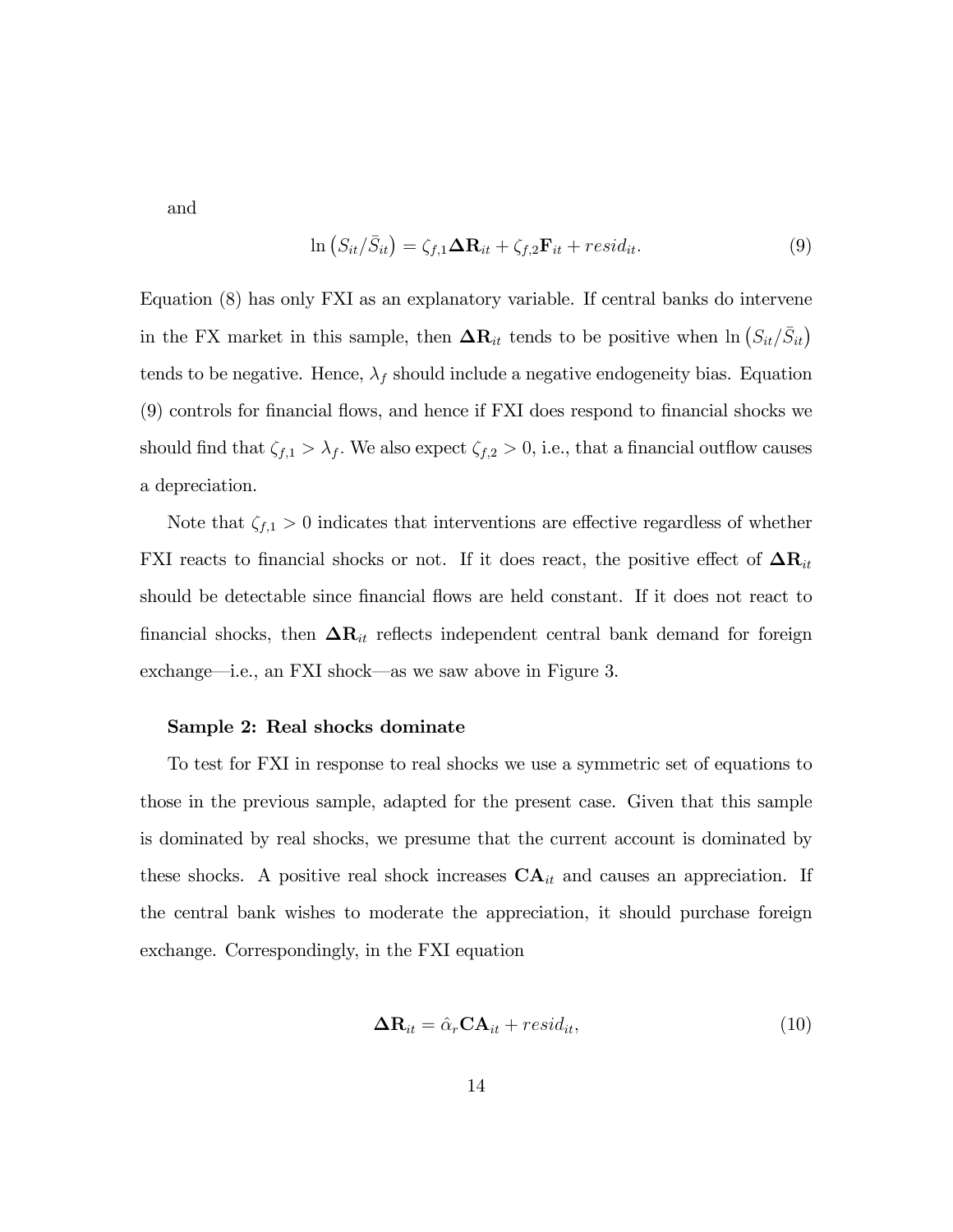$\hat{\alpha}_r > 0$  would be an indication that FXI responds to real shocks.

Regarding the additional test, the parallel equations to (8) and (9) are

$$
\ln S_{it} - \ln \bar{S}_{it} = \lambda_r \Delta \mathbf{R}_{it} + resid_{it},\tag{11}
$$

and

$$
\ln S_{it} - \ln \bar{S}_{it} = \zeta_{r,1} \Delta \mathbf{R}_{it} + \zeta_{r,2} \mathbf{C} \mathbf{A}_{it} + \text{resid}_{it}.
$$
\n(12)

Similarly to the previous sample,  $\zeta_{r,1} > \lambda_r$  indicates FXI in response to real shocks. Here, we expect  $\zeta_{r,2} < 0$ —as an exogenous current account surplus should cause an appreciation.

#### Sample 3: FXI shocks dominate

In this case we do not have an FXI equation, and the real exchange rate equation is

$$
\ln S_{it} - \ln \bar{S}_{it} = \hat{\theta}_x \Delta \mathbf{R}_{it} + resid_{it},\tag{13}
$$

where  $\hat{\theta}_x$  is the estimate of the true effect of FXI on the real exchange rate, and  $\Delta \mathbf{R}_{it}$ represents the dominating FXI shocks. We expect  $\hat{\theta}_x > 0$ .

### Sample 4: Combined financial and real shocks dominate

Unlike in the previous three cases, all variables here reflect a combination of shocks of comparable strength. Hence, the lack of a single dominant shock in these periods will not allow us to reach a clear conclusion for this sample. However, descriptive statistics and the estimation of similar equations to those in Sample 1 will make it possible to obtain some insights into FXI in this case.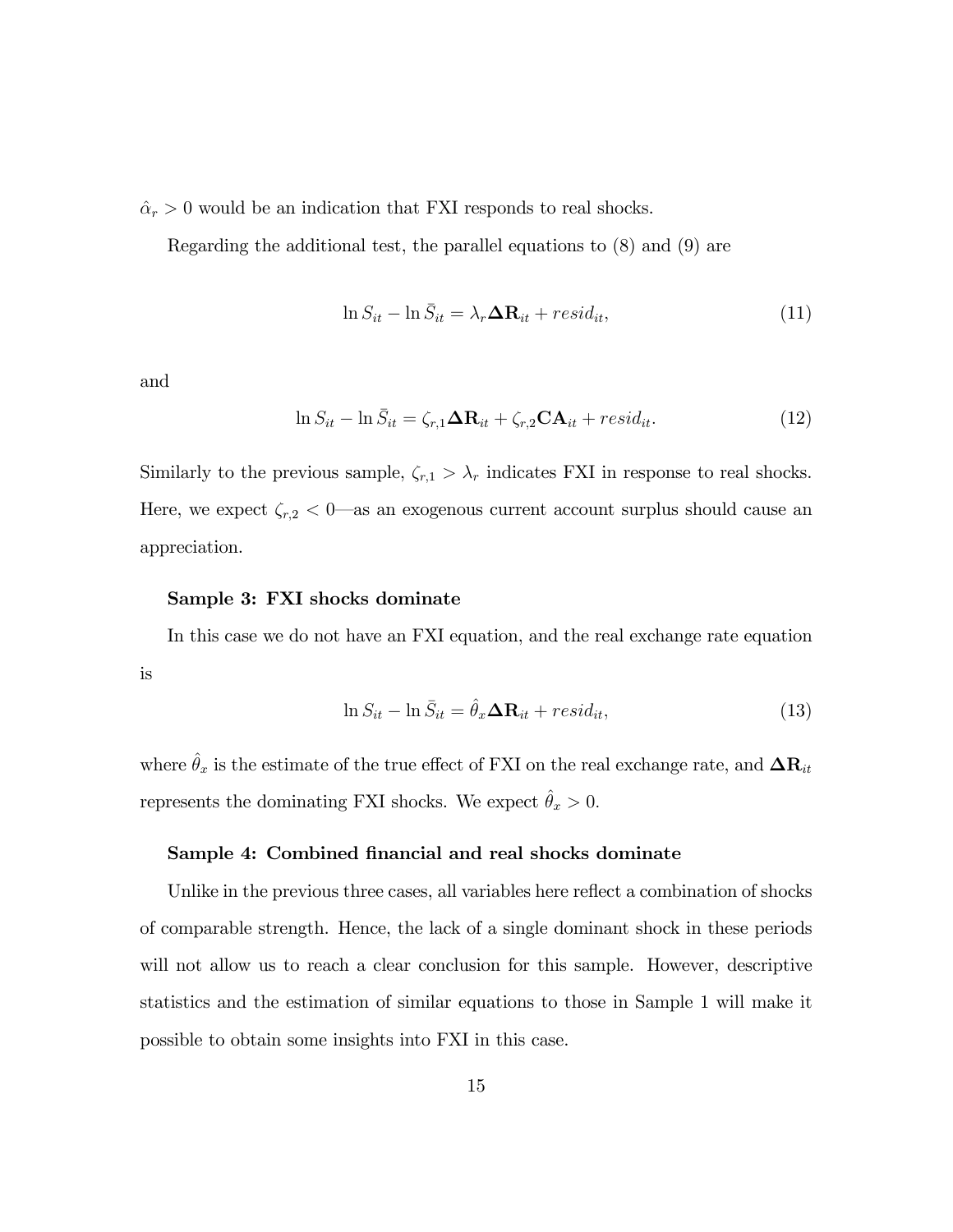# 4 Empirical Results

### 4.1 The Data and Descriptive Statistics

We use a panel data set consisting of 25 countries covering the period  $1990-2015$ in quarterly intervals. The countries and periods in each one sample are listed in Appendix A, Table A2. Countries in the sample do not include reserve currency countries. Additionally, exchange rates in these countries are flexible enough (effective bands of more than 2 percent around a path) and are not in a free-falling period according to Ilzetzki, Reinhart, and Rogoff (2011). Given these criteria and data availability, the panel is not balanced.

The data on the change in the stock of reserves are expressed in US dollars. Hence, these data reflect FXI but also fluctuations in the US dollar rates of the other reserve currencies. To facilitate the interpretation of  $\Delta R$  as FXI, the cross reserve currency valuation effects were "cleaned" first by regressing the changes in reserves on the US dollar rates of the Euro/Mark,Yen, and British Pound.

Table I presents descriptive statistics of the four samples, which include the number of observations in each sample and the average absolute magnitudes of the relevant variables: the deviations of the real exchange rate from a country-specific logarithmic linear trend and the balance of payment variables as ratios to GDP.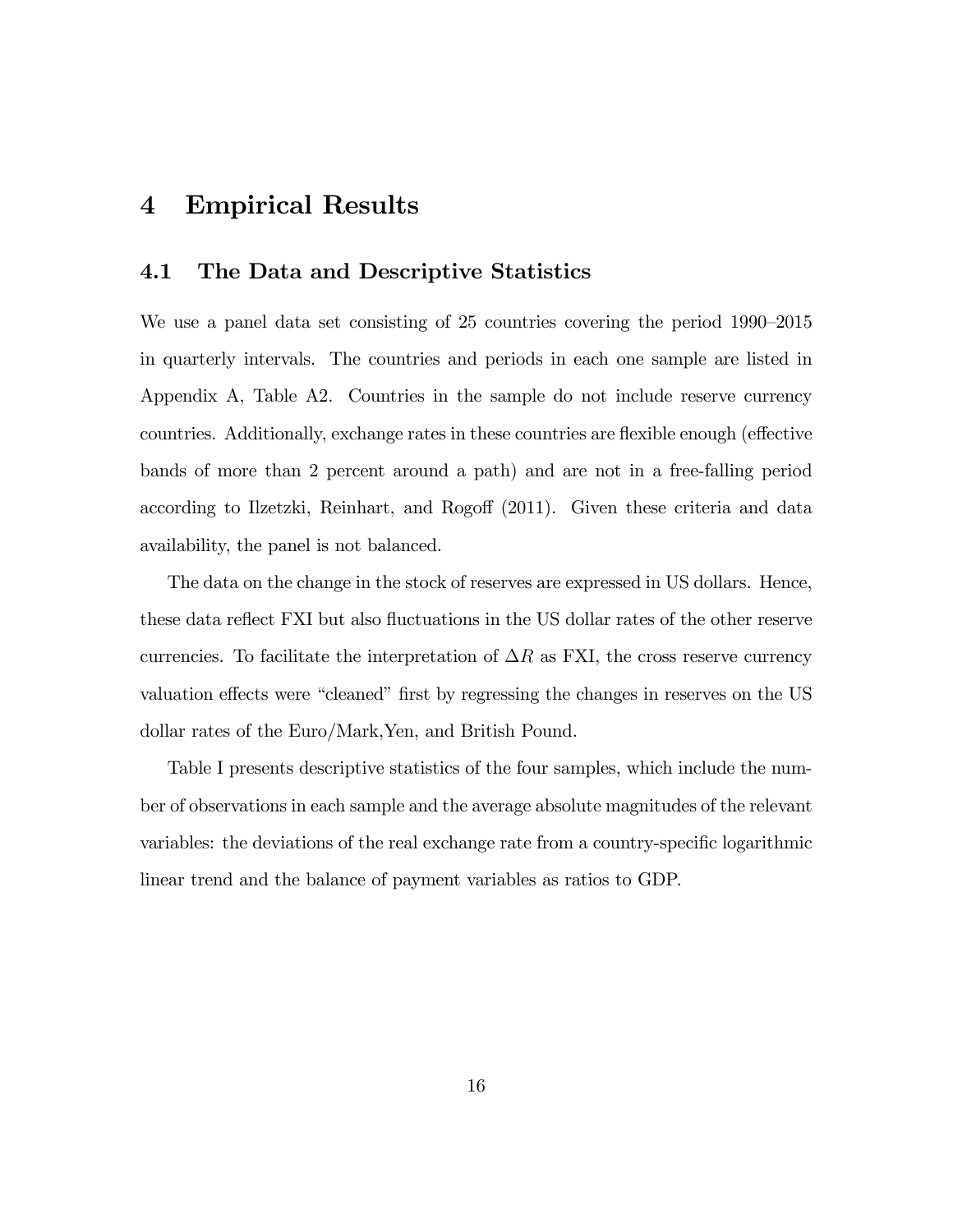| Dominating Shock                   |     | Obs. $ln(S/\bar{S})$ $\Delta R$ F CA |       |             |       |
|------------------------------------|-----|--------------------------------------|-------|-------------|-------|
| 1. Financial                       | 781 | 0.119                                | 0.024 | 0.058 0.047 |       |
| 2. Real                            | 547 | 0.111                                | 0.024 | 0.055 0.047 |       |
| 3. FXI                             | 145 | 0.098                                | 0.043 | 0.035       | 0.030 |
| 4. Financial and Real Combined 179 |     | 0.091                                | 0.051 | 0.034       | 0.031 |

Table I: Average Absolute Magnitudes

The largest is Sample 1, dominated by financial shocks, with 47 percent of the observations, and the second largest is Sample 2, dominated by real shocks, with 33 percent. The other two samples are smaller.

The two largest samples have similar magnitudes to the four variables: in the sample dominated by financial shocks the real exchange rate is slightly more volatile—11.9 percent compared to 11.1 percent in the sample dominated by real shocks. Financial flows are also slightly more volatile  $-5.8$  percentage points of GDP compared to  $5.5$ percentage points—while the current account magnitudes are equal at 4.7 percentage points.

The smaller samples, 3 and 4, differ from the two larger samples in two respects: the magnitude of  $\bf{F}$  and  $\bf{CA}$  is much smaller—between 3.0 and 3.5 percentage points of GDP compared to  $4.7-5.8$  in Samples 1 and 2—and the magnitude of FXI is much larger—between 4.3 and 5.1 percentage points compared to 2.4 percentage points in the first two samples.

The similar average sizes of  $\Delta R$  in Samples 1 and 2–0.024 after rounding—hints that FXI may apply to a similar extent to financial and real shocks. However, the econometric results to be presented next do not support this.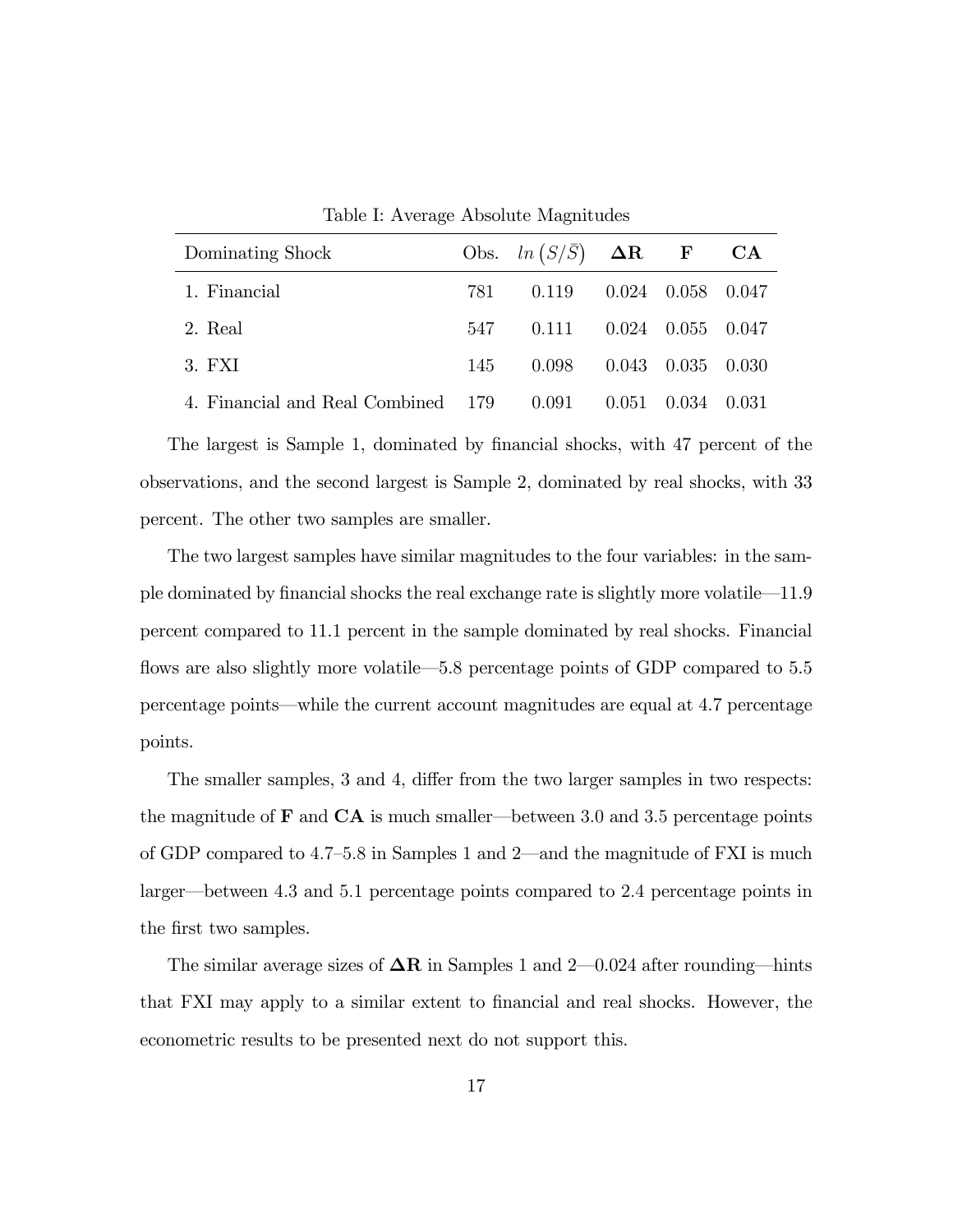Regarding Sample 3, the larger FXI magnitude can be expected in periods dominated by FXI shocks, and the smaller magnitudes of the other two balance of payments variables can follow from the fact that FXI shocks do not affect these variables directly as the financial and real shocks.

The smaller magnitude of  $\bf{F}$  and  $\bf{CA}$  in Sample 4 can be explained by the fact that although Önancial and real shocks work in the same direction in terms of the real exchange rate, they offset each other with respect to  $\bf{F}$  and  $\bf{CA}$ —as it can be seen in Figure 4. This sample has the largest magnitude of FXI: 5:1 percentage points of GDP. This hints that in this case FXI may respond to both shocks. We return to this issue in Section 4.2.4.

### 4.2 Regression Analysis by Sample

The following tables show the results of a panel regression with country fixed effects for each one of the samples. Standard errors—the smaller numbers under the coefficients—are corrected for 25-country clusters.

### 4.2.1 Sample 1: Financial Shocks Dominate

Table II reports the results for this sample. Column (i) presents the results of the direct test. It shows a negative and highly significant coefficient for  $\bf{F}$ , interpreted as the FXI response to exogenous financial flows—FX purchases in case of an inflow, and sales in case of an outflow–of 30 percent of the flow.

Columns (ii) and (iii) show the results of the indirect test—via the real exchange rate. The coefficient of FXI in Column (ii) is negative, interpreted as resulting from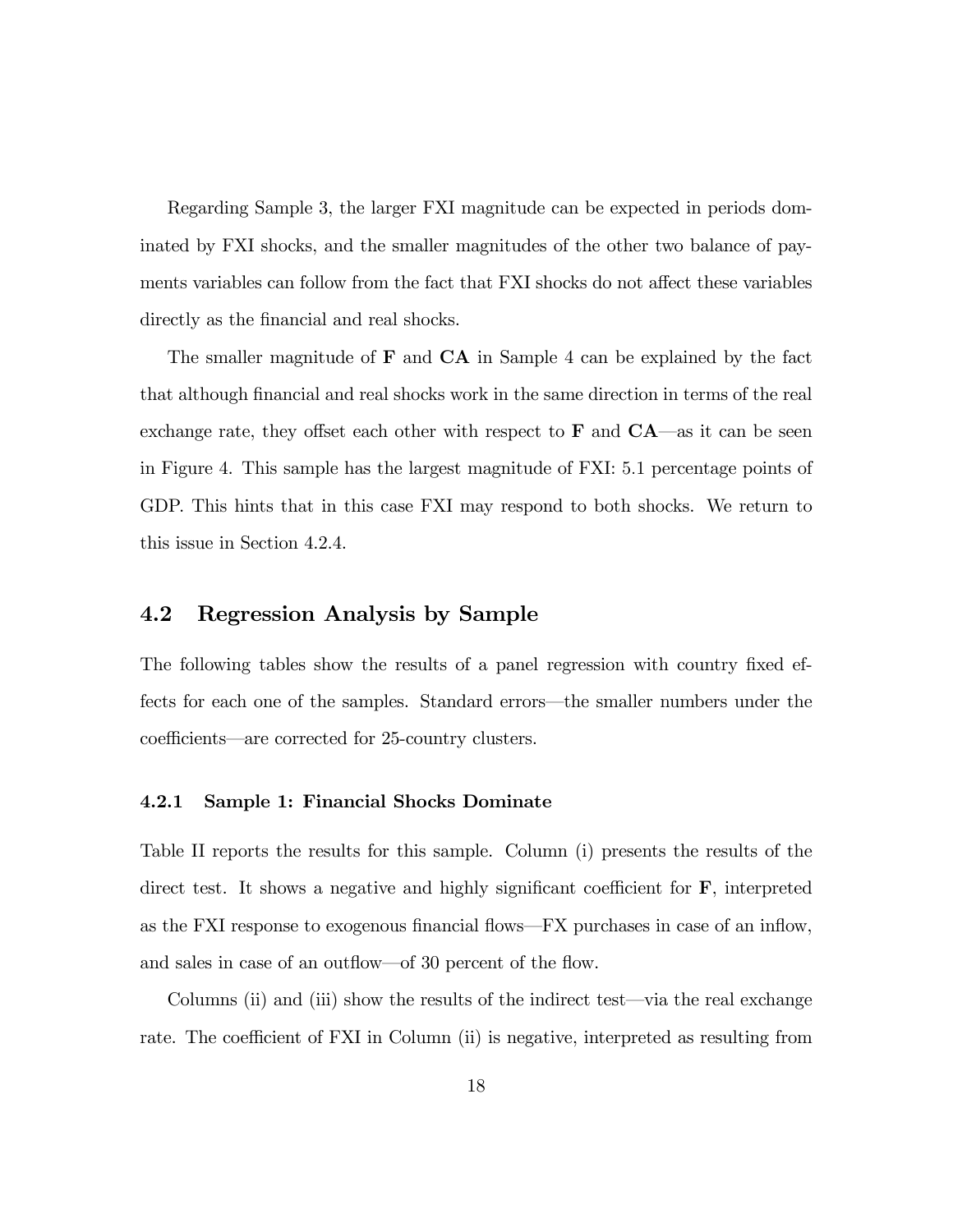reverse causality: a positive  $\Delta R$ , indicating FX purchases, takes place when the exchange rate is low. However, when financial flows are controlled for in Column (iii), the coefficient of  $\Delta R$  turns positive and significant at the 5% level. The coefficient of  $\bf{F}$  is positive, reflecting the positive effect of exogenous financial outflows on the real exchange rate.<sup>5</sup>

Column (iv) shows the coefficient of financial outflows alone, which is somewhat lower than in Column (iii). Because FXI is not held constant here, the coefficient in Column (iv) should capture also the moderating effect of FXI.

Overall, the results in Table II support the hypothesis that central banks do intervene in the FX market in response to financial shocks in a quantitatively important manner.

|                                                      | Dependent Variable   |                      |                     |                     |  |
|------------------------------------------------------|----------------------|----------------------|---------------------|---------------------|--|
|                                                      | $\Delta {\rm R}$     | $ln(S/\bar{S})$      |                     |                     |  |
|                                                      | (i)                  | (ii)                 | (iii)               | (iv)                |  |
| $\mathbf{F}$                                         | $-0.300***$<br>0.037 |                      | $1.417***$<br>0.198 | $1.243***$<br>0.133 |  |
| $\Delta {\rm R}$                                     |                      | $-0.556***$<br>0.190 | $0.580**$<br>0.276  |                     |  |
| Obs.                                                 | 781                  | 781                  | 781                 | 781                 |  |
| Notes: * $p < 0.10$ , ** $p < 0.05$ , *** $p < 0.01$ |                      |                      |                     |                     |  |

Table II: Sample Dominated by Financial Shocks

Fixed effects included.

<sup>&</sup>lt;sup>5</sup>This column can also be thought of as a test of the efficacy of FXI: the coefficient of  $\Delta \mathbf{R}$  in a real exchange rate regression is estimated holding constant financial flows, which are hypothesized to affect FXI. In this sense, the coefficient of  $\Delta R$  is small: FX purchases of one percent of GDP cause a depreciation of 0.57 percent.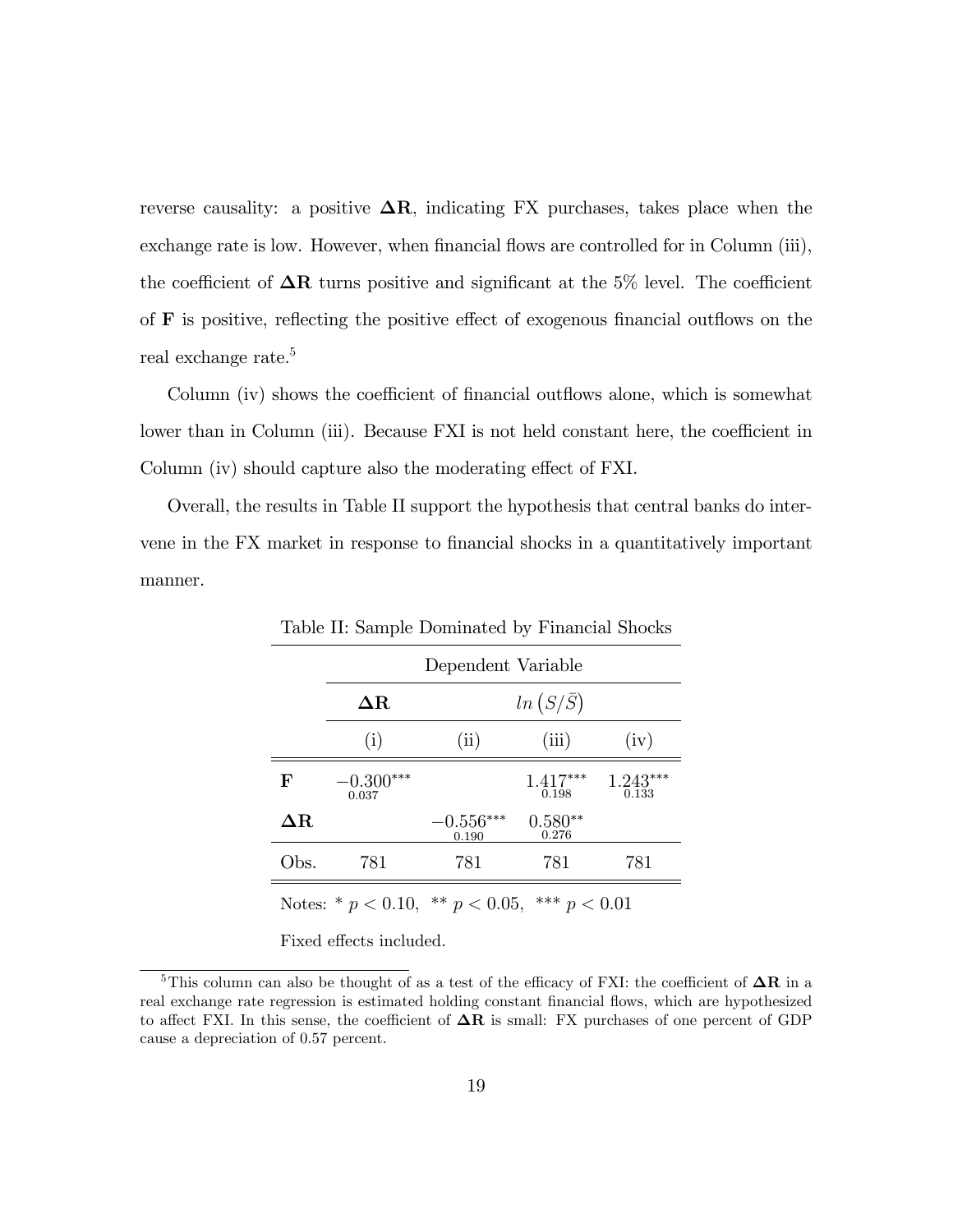### 4.2.2 Sample 2: Real Shocks Dominate

In this sample, given that real shocks dominate, we presume that the current account reflects primarily these shocks. In Column (i) of Table III, the coefficient of  $CA$ is positive—as FXI to moderate real exchange fluctuations requires—but it is small and statistically insignificant. Hence, the hypothesis that FXI does not react to real shocks cannot be rejected.

The indirect results via the exchange rate in Columns (ii) and (iii) convey a similar message. In Column (ii), the coefficient of  $\Delta R$  is positive but statistically insignificant, in contrast to the negative and significant parallel coefficient in Table II. When CA is added in Column (iii), the coefficient of  $\Delta R$  increases and becomes significant at the 5% level.<sup>6</sup> The higher and more significant coefficient of  $\Delta R$  in Column  $(iii)$ —relative to Column (ii)—can be rationalized by the weak FXI in response to real shocks shown in Column (i), which biases downwards the coefficient in Column (ii). This bias is reduced when  $CA$  is controlled for in Column (iii). The coefficient of  $CA$  is negative and significant, as expected when  $CA$  reflects mainly real shocks. Column (iv) shows that the coefficient of  $CA$  is practically insensitive to the exclusion of  $\Delta R$ . Hence, we conclude that FXI responds to real shocks either very weakly or not at all.

<sup>&</sup>lt;sup>6</sup>The coefficient of  $\Delta \mathbf{R}$  in this sample, 0.319, is smaller than in Sample 1 (footnote 5).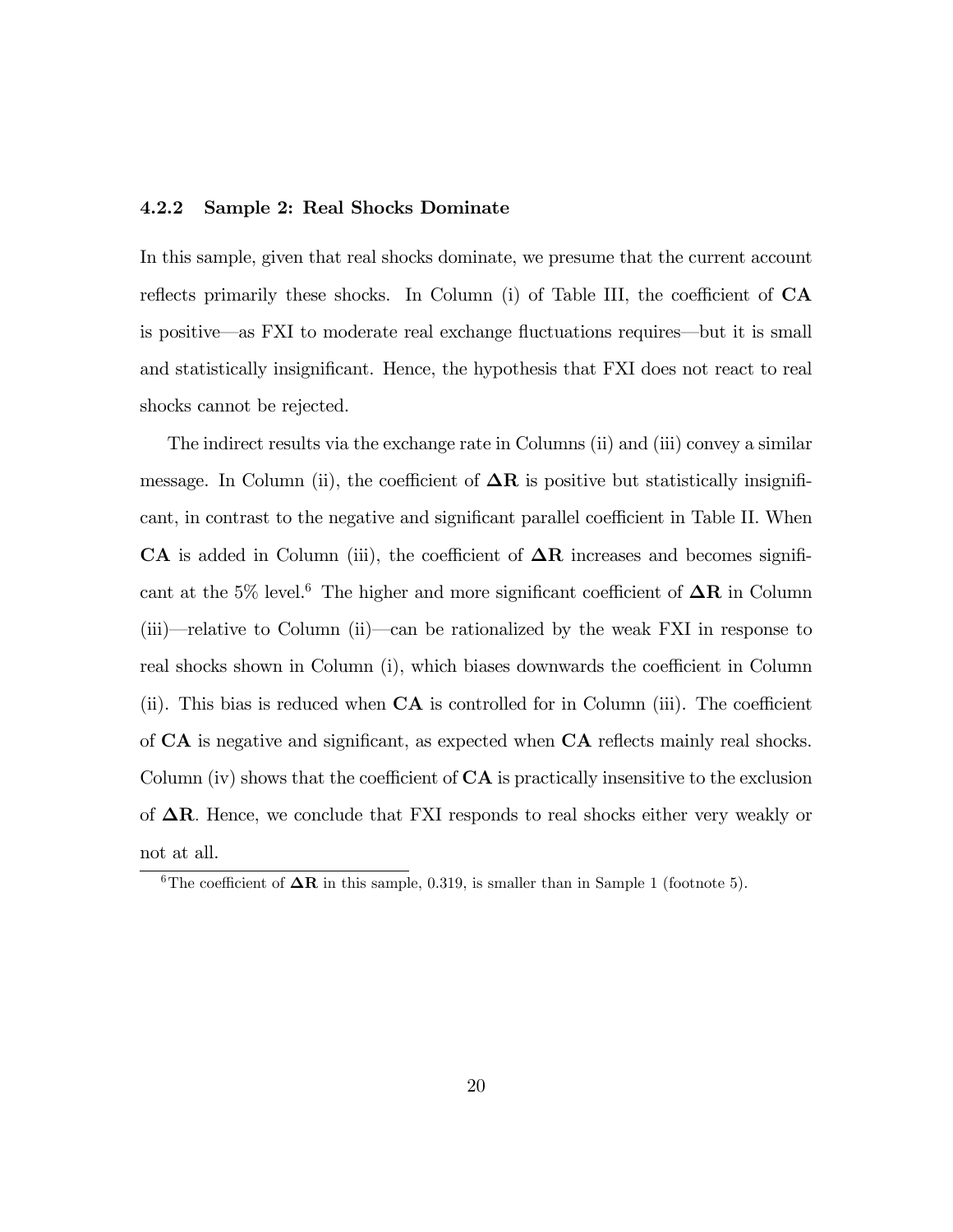|                  | Dependent Variable |                |                      |                      |  |
|------------------|--------------------|----------------|----------------------|----------------------|--|
|                  | $\Delta \text{R}$  |                | $ln(S/\bar{S})$      |                      |  |
|                  | (i)                | (ii)           | (iii)                | (iv)                 |  |
| CA               | 0.076<br>0.078     |                | $-1.066***$<br>0.295 | $-1.042***$<br>0.299 |  |
| $\Delta {\rm R}$ |                    | 0.240<br>0.151 | $0.319**$<br>0.136   |                      |  |
| Obs              | 547                | 547            | 547                  | 547                  |  |

Table III: Sample Dominated by Real Shocks

Notes: \*  $p < 0.10$ , \*\*  $p < 0.05$ , \*\*\*  $p < 0.01$ 

Fixed effects included.

### 4.2.3 Sample 3: FXI Shocks Dominate

The  $\Delta R$  variable in interpreted here as reflecting primarily FXI shocks. As mentioned above, we include this sample for completeness, although it does not address the issue of the reaction of FXI to Önancial or real shocks. The only relevant regression equation here is that of  $ln (S/\overline{S})$  on  $\Delta \mathbb{R}^{7}$ . The estimated coefficient is 1.47, with a standard error of 0.243. Hence, the coefficient is highly significant: a  $p$ -value of less than 0.001. In other words, the impact of FXI on the real exchange rate is found to be around 1:5 percent depreciation for an FXI shock of 1 percent of GDP, which is quantitatively similar to that estimated by Adler, Lisack, and Mano (2015). This effect is much larger than in Samples 1 and 2, reported in footnotes 5 and 6. We interpret this difference as the result of a cleaner identification of FXI shocks in this sample, where FXI shocks dominate.

<sup>7</sup>The number of observations is 144.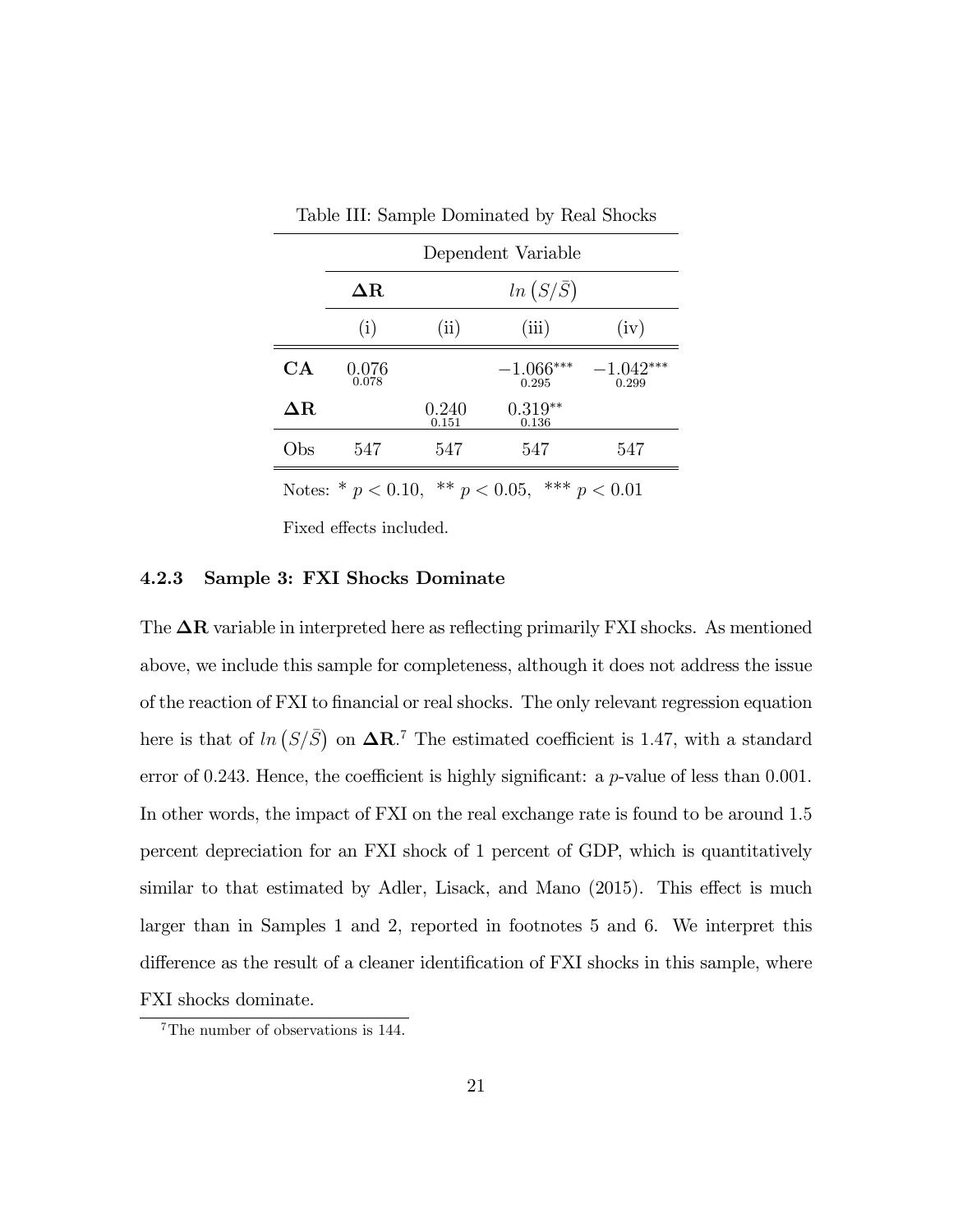### 4.2.4 Sample 4: Combined Financial and Real Shocks Dominate

Because the two types of shocks occur simultaneously in this sample, each one of the variables  $\bf{F}$  and  $\bf{CA}$  reflects both. Hence, unlike in the previous samples, we cannot test here how FXI reacts to one type of shock. To illustrate the problem, we regressed  $\Delta R$  on F, as we did in Sample 1 to test the FXI response to financial shocks. The estimated coefficient is  $-1.009$  with a standard error of 0.08 (a p-value of less than  $0.001$ .<sup>8</sup> The large size of the coefficient of **F**—three times the magnitude of the corresponding coefficient in Table II—can be explained in two different ways.

One explanation follows the hint mentioned when discussing Table I, that when financial and real shocks affect the real exchange rate in the same direction, e.g., a positive Önancial shock is accompanied by a negative real shock, the FXI response to the financial shocks is much stronger than usual. This is equivalent to saying that in these cases FXI responds also to real shocks. This explanation is consistent with the large average magnitude of  $\Delta R$  in this sample reported in Table I; i.e., FXI responds strongly because it reacts to both the financial and the real shocks.

However, there is also a reverse causality explanation for the large coefficient of  $\mathbf{F}$ . A negative real shock, which affects the real exchange rate in the same direction as a contemporaneous positive financial shock, reduces endogenously the size of  $\bf{F}$  for any given  $\Delta \mathbf{R}$ ; hence, the size of the coefficient on F in the equation for  $\Delta \mathbf{R}$  increases accordingly. This second explanation for the large coefficient on  $\bf{F}$  implies that the hint provided by Table I about FXI responding to real shocks in this sample cannot be verified with the present methodology.

<sup>8</sup>The number of observations here is 180.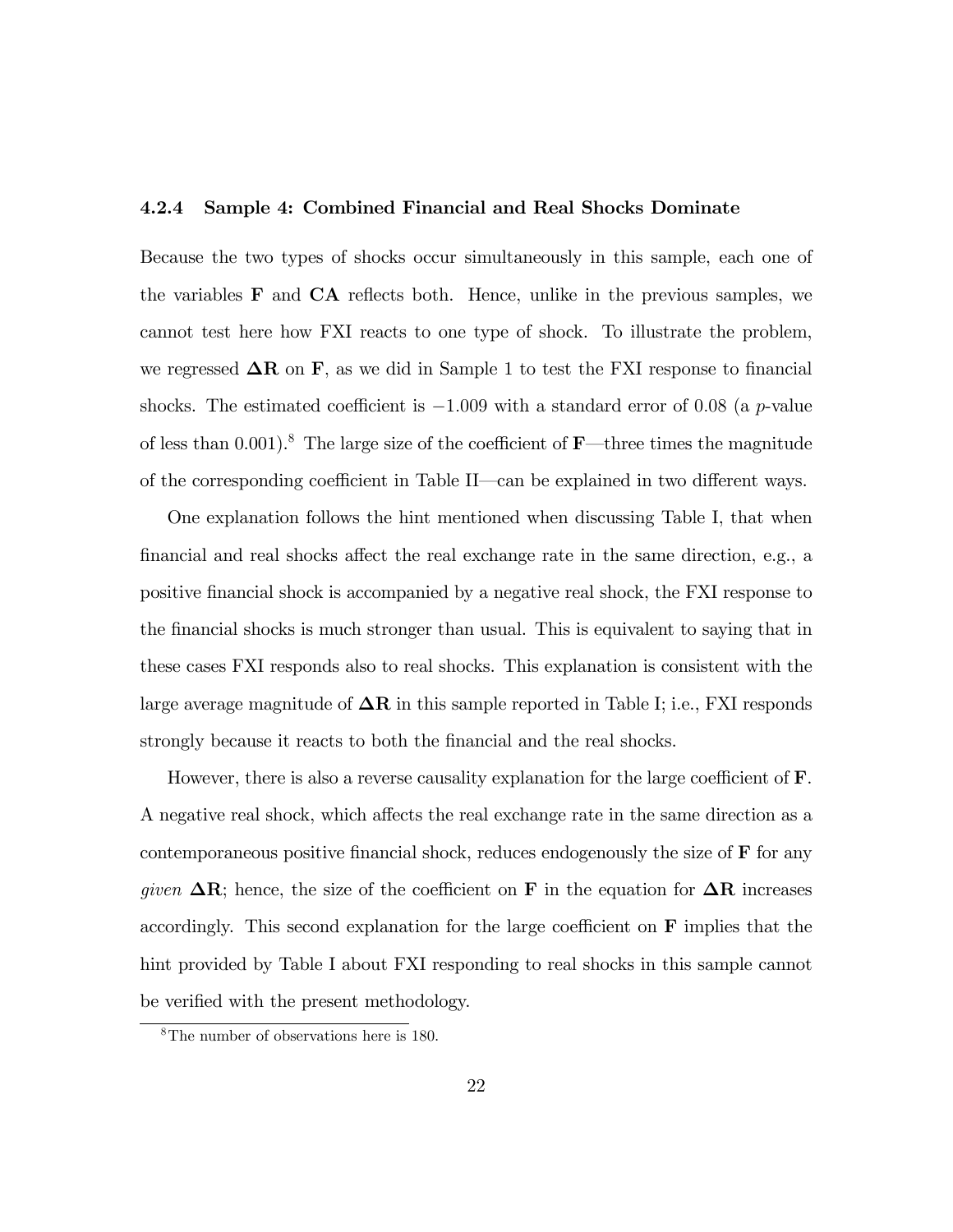### 4.3 Analysis of the Endogeneity Bias

The analysis in this paper is based on dividing the data into separate samples, each one dominated by one type of shock. Given that the non-dominant shocks are included in the residuals of the regressions, this procedure leads to biases in the estimates of  $\alpha_f$  and  $\alpha_r$ , as shown in Appendix B. Here, we test the implications of reducing these biases by sequentially tightening the criteria for a shock to be dominant. Along this sequence the bias declines because the relative importance of the other shocks in the residual diminishes. This, of course, reduces progressively the size of each sample. Practically, we replace conditions  $(3)$  and  $(4)$ :<sup>9</sup>

 $F_{it} \cdot CA_{it} > 0$  and  $F_t \cdot (S_{it} - \bar{S}_{it}) > 0$  for the financial shock sample, and  $F_{it} \cdot CA_{it} > 0$  and  $F_{it} \cdot (S_{it} - \bar{S}_{it}) < 0$  for the real shock sample,

with sequences of constraints constructed as follows. Separately for each sample, we attach to each observation the index

$$
I_{it}^1 = \frac{F_{it} \cdot CA_{it}}{StDev(F_{it} \cdot CA_{it})} + \frac{F_{it} \cdot (S_{it} - \bar{S}_{it})}{StDev(F_{it} \cdot (S_{it} - \bar{S}_{it}))},
$$
  

$$
I_{it}^2 = \frac{F_{it} \cdot CA_{it}}{StDev(F_{it} \cdot CA_{it})} - \frac{F_{it} \cdot (S_{it} - \bar{S}_{it})}{StDev(F_{it} \cdot (S_{it} - \bar{S}_{it}))},
$$

which captures the combined degree to which the values of the two interaction terms deviate from zero in the corresponding direction. By construction, these indices are all positive. Then, for each sample we order the values of  $I_{it}^s$  by magnitude and define the cutoffs:  $0 \equiv I_0^s < I_1^s < I_2^s < I_3^s < I_4^s \dots, s = 1, 2$ , so that between

<sup>&</sup>lt;sup>9</sup>We do not proceed with condition (5) because Sample 3 is small, nor with (6) because Sample 4 it is not only small but also dominated by different simultaneous shocks. Hence, tightening condition  $(6)$  cannot help in the identification of individual shocks.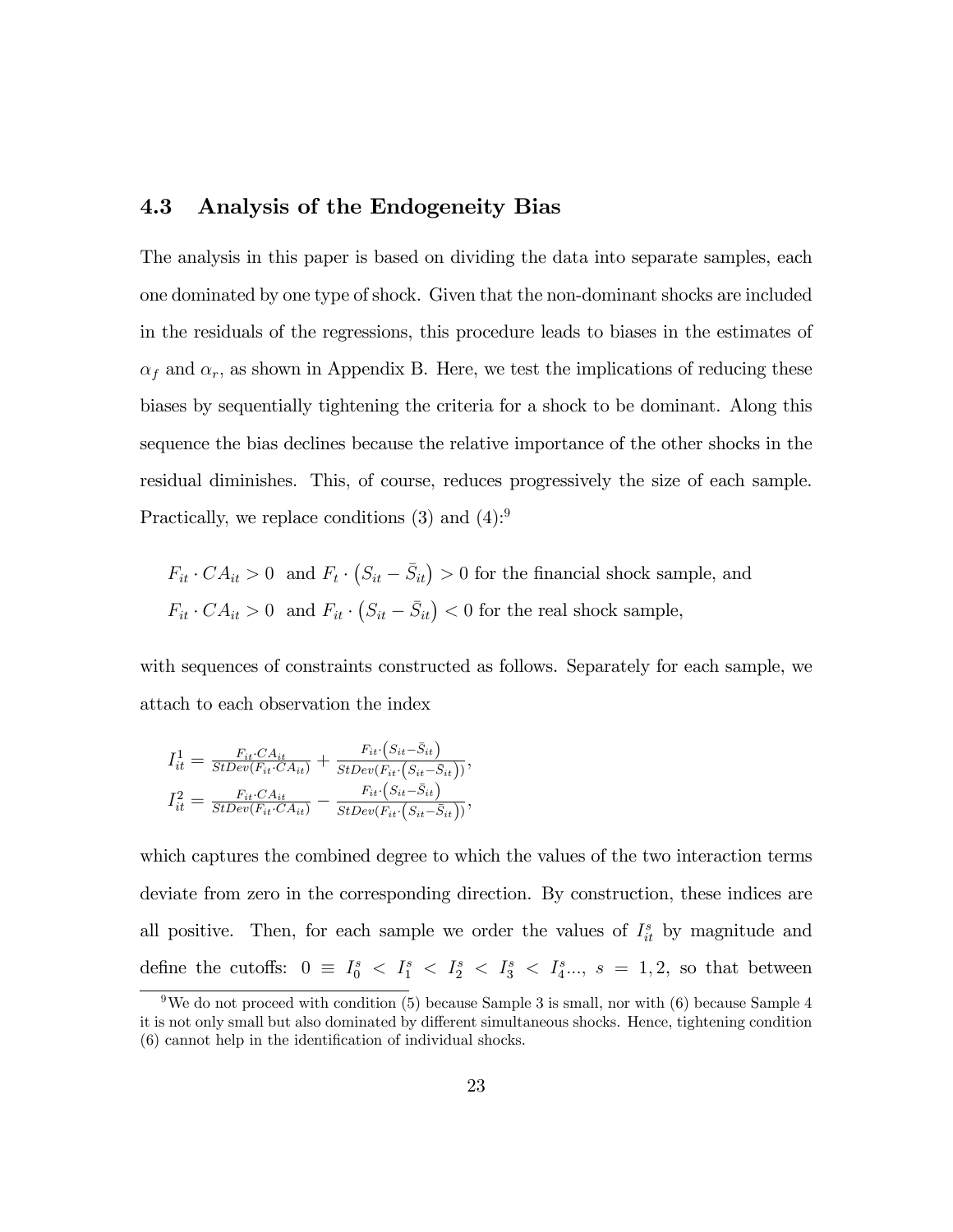$I_j^s$  and  $I_{j+1}^s$  there are five percent of the observations in the corresponding sample. Given these cutoffs, we repeat the regressions of  $\Delta \mathbf{R}$  on **F** or **CA** for Samples 1 and 2 sequentially, deleting each time the observations in the lowest remaining bin  $I_j^s - I_{j+1}^s$ . This implies that the criterion for each shock to be dominant in its corresponding sample becomes increasingly more selective. Hence, the effects of the other shocks and thus the endogeneity bias weaken along the sequence.

Figure 5 shows the results for Sample 1, dominated by financial shocks. The horizontal axis indicates the size of the remaining sample. The full (red) line shows the coefficient of financial flows on FXI, i.e.,  $\alpha_f$ —measured along the vertical axis on the left—and the dashed (green) line shows the corresponding t-statistics—measured along the vertical axis on the right. The sequence of coefficients are all highly significant statistically.

The main result in Figure 5 is that as the relative importance of the financial shock increases, the size of the negative coefficient increases—or, in other words, the positive bias in  $\hat{\alpha}_f$  diminishes. According to Appendix B, this positive bias is due to the presence of the non-dominant real shock  $CA_t$  in the residual, which is positively correlated with  $F_t$ . Quantitatively, the magnitude of the coefficient increases from  $-0.30$  to  $-0.36$  along the sequence of regressions. Given the methodology, we cannot obtain a "limiting" estimate, i.e., an estimate that is completely clean of the endogeneity bias. Our result here is that  $at$  least 36 percent of the exogenous financial inflows are absorbed by FXI.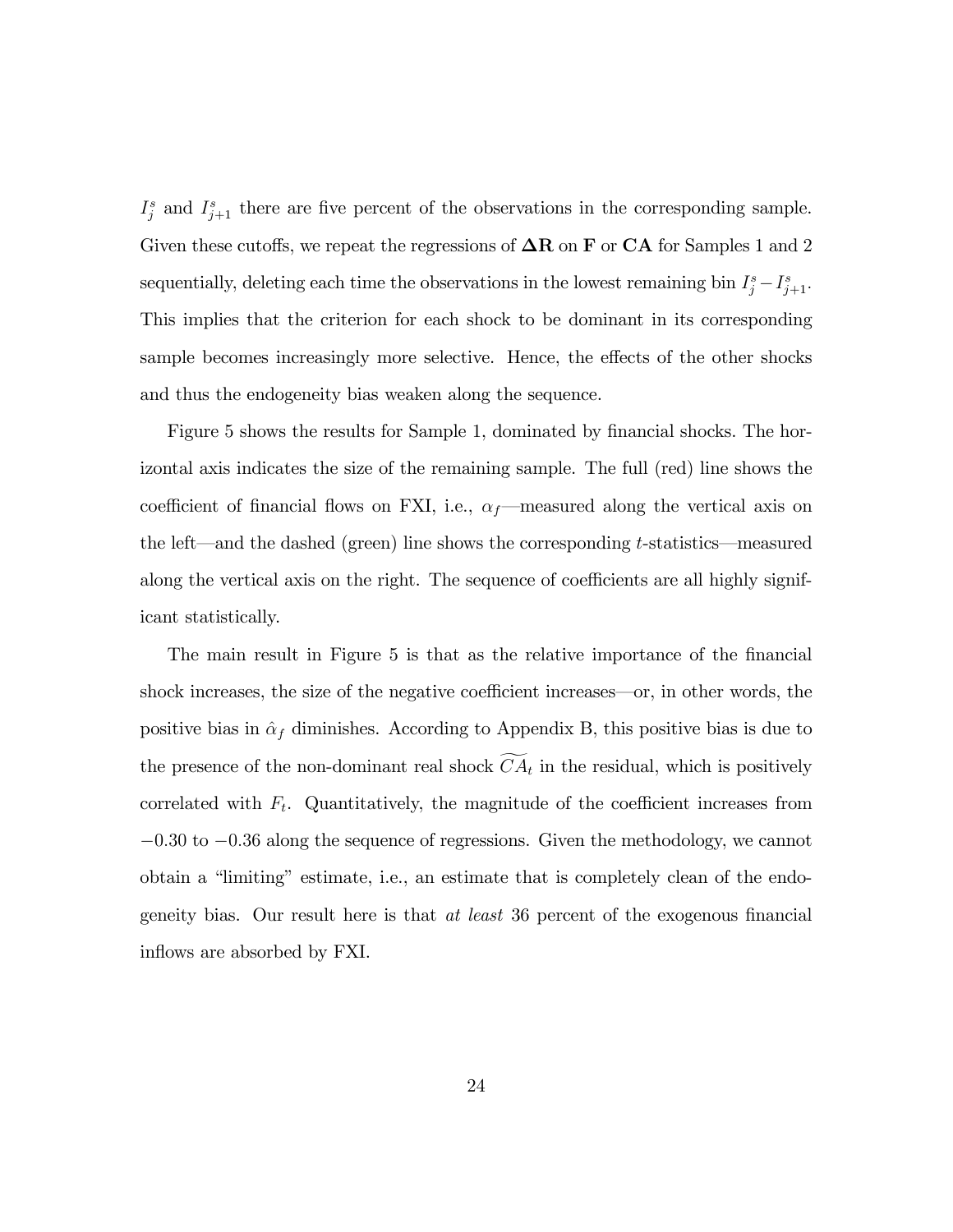

Figure 5: Sequential Coefficients of **F**  $(\hat{\alpha}_f)$  and t-Values

Figure 6 shows the results for Sample 2, dominated by real shocks. The coefficients along the sequence are all positive but small—between  $0.076$  and  $0.14$ —and statistically insignificant. The low significance levels, especially towards the end of the sequence, do not allow us to assign importance to the positive trend in the size of the coefficients. Hence, these results are similar to those presented in Section 4.2.2: the evidence of an FXI in response to real shocks so as to moderate fluctuation of the exchange rate is weak.<sup>10</sup>

 $10$ Regarding Sample 3, the coefficient of 1.47 for the effect of FXI on the real exchange rate should be considered a lower bound of the effect for two reasons. First, the financial (outflow) shock component of the residual should be negatively correlated with  $\Delta R$  according to the results in Table 2, and positively correlated with  $\ln (S/\overline{S})$ . This should bias the coefficient downwards. Second, the real shock component of the residual should be uncorrelated with  $\Delta R$  according to the results in Table 3, and negatively correlated with  $ln(S/\overline{S})$ . This generates an errors-in-variables bias towards zero. Both considerations together imply a negative bias.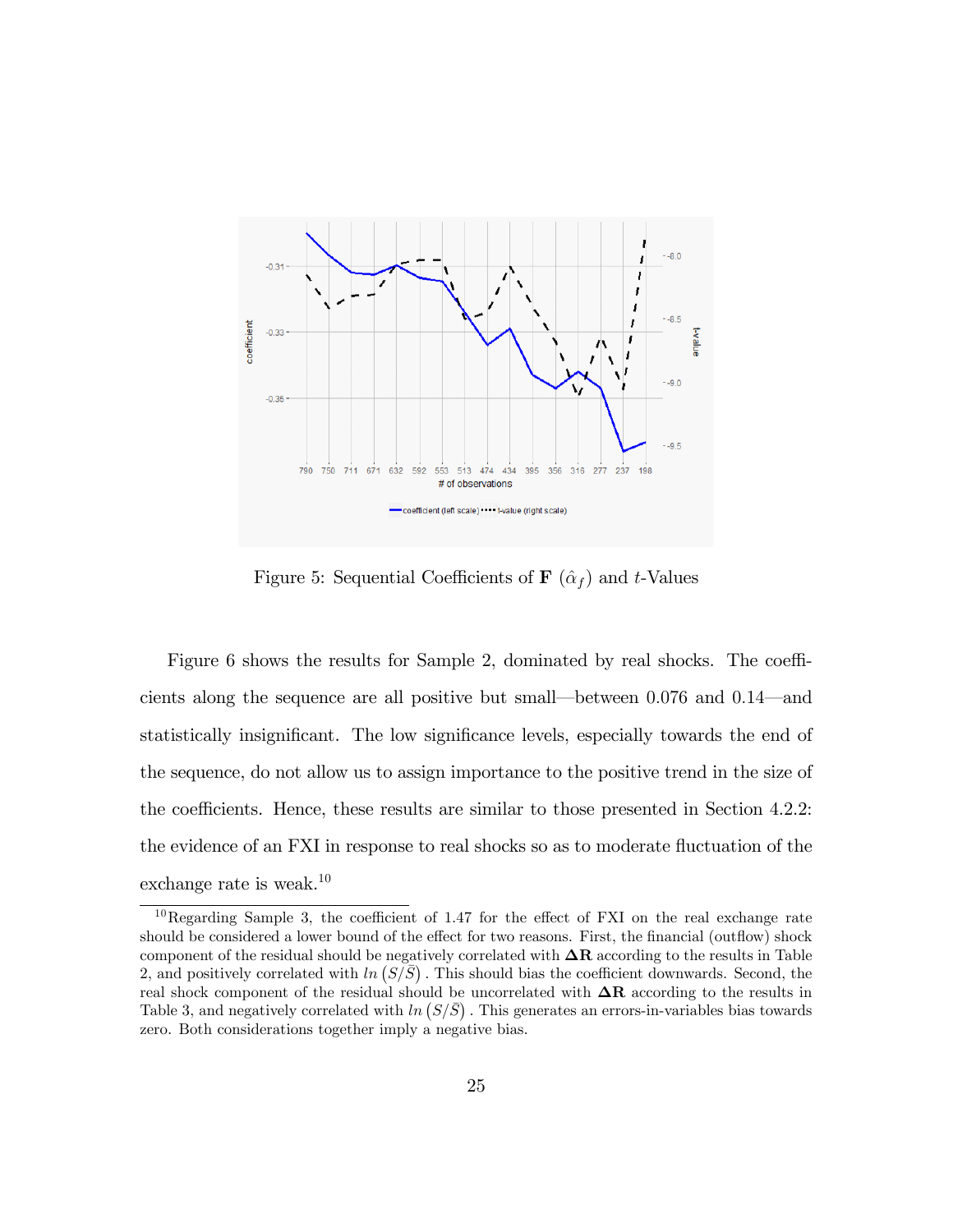

Figure 6: Sequential Coefficients of  $CA(\hat{\alpha}_r)$  and t-Values

## 4.4 Testing for a Change in 2008

Here we compare the period from 2008:1 onwards to the earlier period. Table IV reports the results from adding to the previous regressions interaction terms with a dummy variable with 1 for the period 2008:1 onwards and 0 otherwise. These interaction variables are denoted by  $\mathbf{F}', \mathbf{CA}',$  and  $\mathbf{\Delta R}'$ .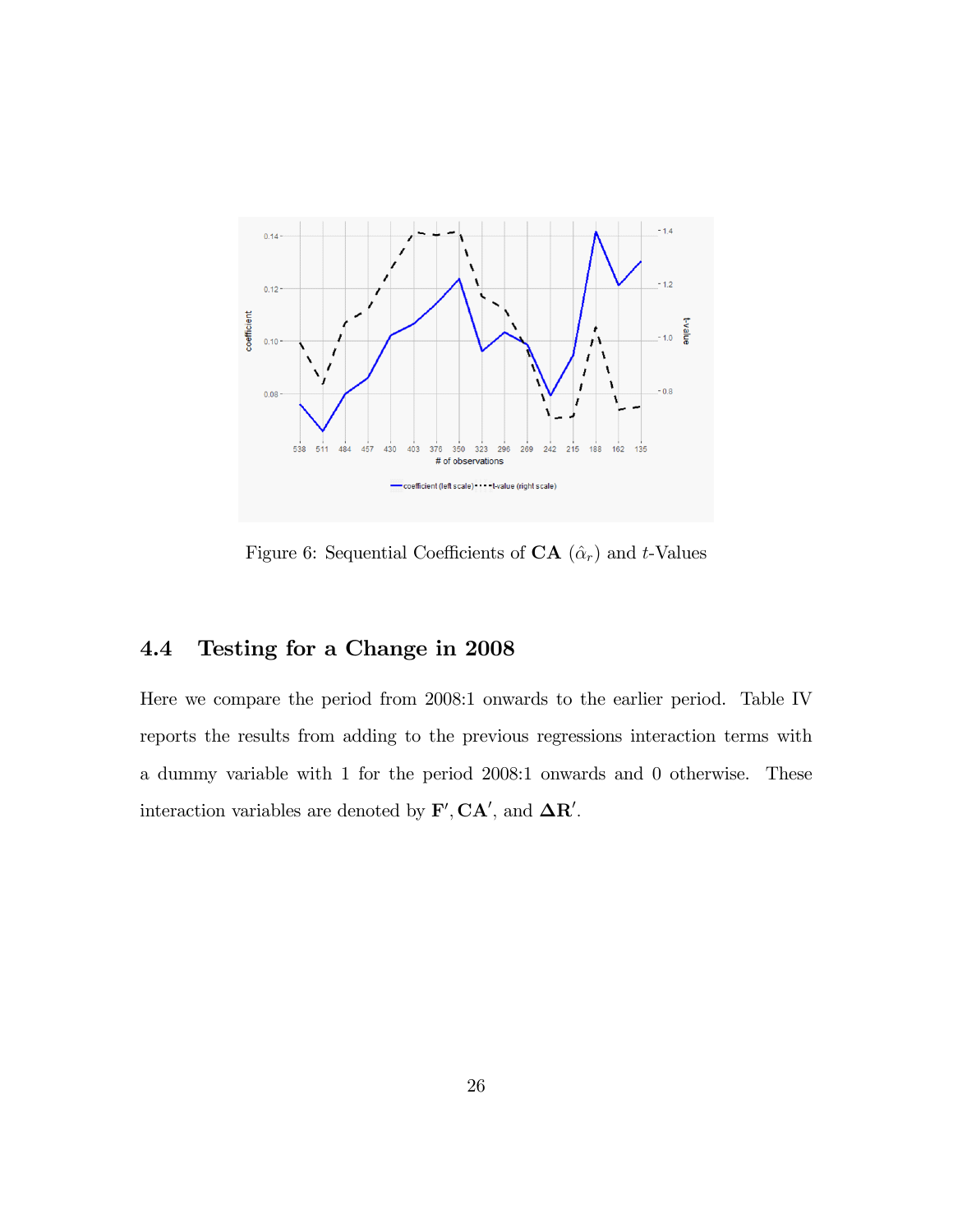|                | Financial          |                 |                   | Real            |                  |                    | FXI               |
|----------------|--------------------|-----------------|-------------------|-----------------|------------------|--------------------|-------------------|
|                | $\Delta R$         |                 | $ln(S/\bar{S})$   | $\Delta R$      |                  | $ln(S/\bar{S})$    | $ln(S/\bar{S})$   |
|                | (i)                | (ii)            | (iii)             | (iv)            | (v)              | (vi)               | (vii)             |
| $\mathbf F$    | $-0.34***$<br>0.04 |                 | $1.33***$<br>0.21 |                 |                  |                    |                   |
| $\mathbf{F}'$  | 0.07<br>0.08       |                 | 0.22<br>0.24      |                 |                  |                    |                   |
| CA             |                    |                 |                   | 0.11<br>0.10    |                  | $-0.97***$<br>0.29 |                   |
| CA'            |                    |                 |                   | $-0.08$<br>0.06 |                  | $-0.25$<br>0.18    |                   |
| $\Delta \rm R$ |                    | $-0.48$<br>0.23 | $0.77**$<br>0.32  |                 | $0.40**$<br>0.13 | $0.40***$<br>0.15  | $1.57***$<br>0.25 |
| $\Delta R'$    |                    | $-0.27$<br>0.37 | $-0.46$<br>0.32   |                 | $-0.31$<br>0.20  | $-0.18$<br>0.17    | $-0.16$<br>0.38   |
| Obs            | 790                | 790             | 790               | 538             | 538              | 538                | 144               |

Table IV: Change From 2008 Onwards

Notes:  $* p < 0.10, * p < 0.05, ** p < 0.01$ 

Fixed effects included.

Table IV shows that none of the interactions with the dummy variable for 2008:1 onwards is statistically significant. However, the table shows that the interaction term  $F'$  has positive coefficients in Columns (i) and (iii), both hinting at a weaker FXI response to financial shocks after 2008. Additionally, the interaction term  $\Delta R'$ has negative coefficients in the real exchange rate regressions in all three samples. This can be taken as weak evidence that also the FXI effects on the exchange rate attenuated from 2008 onwards. Together, this evidence suggests a decline in both the response and the effect of FXI.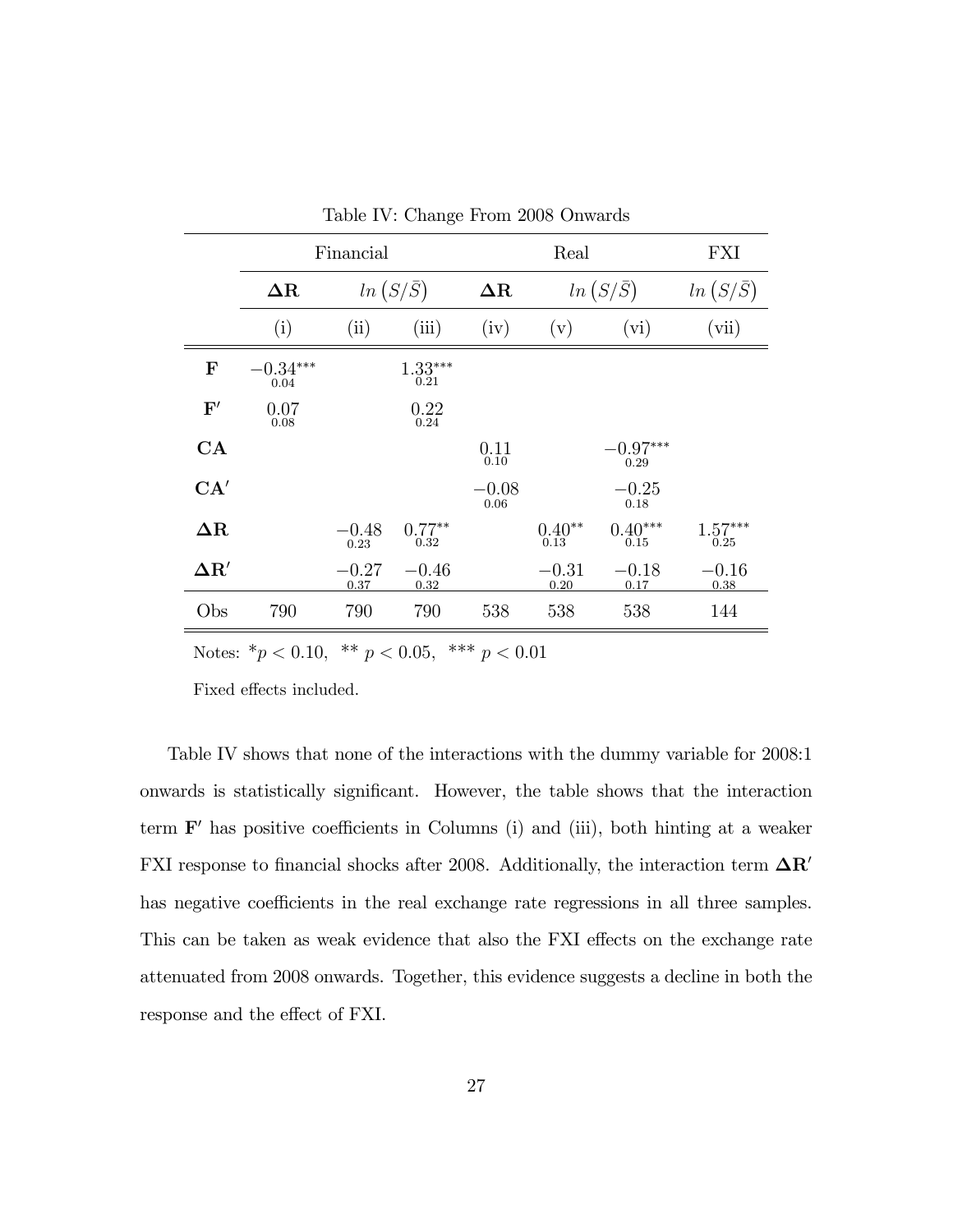# 5 Concluding Comments

This paper addresses the types of shocks FXI empirically responds to, financial and/or real, and the quantitative dimension of these interventions. The basic theoretical presumption is that domestic and foreign assets are imperfect substitutes. Hence, both financial flows and FX intervention can affect the real exchange rate. Imperfect asset substitution implies that FXI can be desirable in response not only to financial shocks, but also to real shocks.

The methodology we use is based on separating samples with one dominating shock in each one. Net financial outflows capture the financial shocks in the sample dominated by Önancial shocks, and the current account balance captures the real shocks in the sample dominated by real shocks. Then, we test the FXI response to the dominant shock in the corresponding sample. Identification using this method is partial due to the endogeneity bias generated by the weaker shocks operating in each sample alongside the dominant shock. These other shocks, which compose the residual in the regressions, are in principle correlated with the corresponding explanatory variable—the net financial outflows in the first sample and the current account balance in the second. By sequentially tightening the criteria for a shock to be dominant we reduce the relative importance of the non-dominant shocks along the sequence. Because the samples become smaller along this sequence, this methodology cannot detect the limiting FXI reaction. However, the serial estimation allows us to determine the sign of each bias and to progressively reduce it.

The results provide strong evidence of FXI in response to financial shocks. Our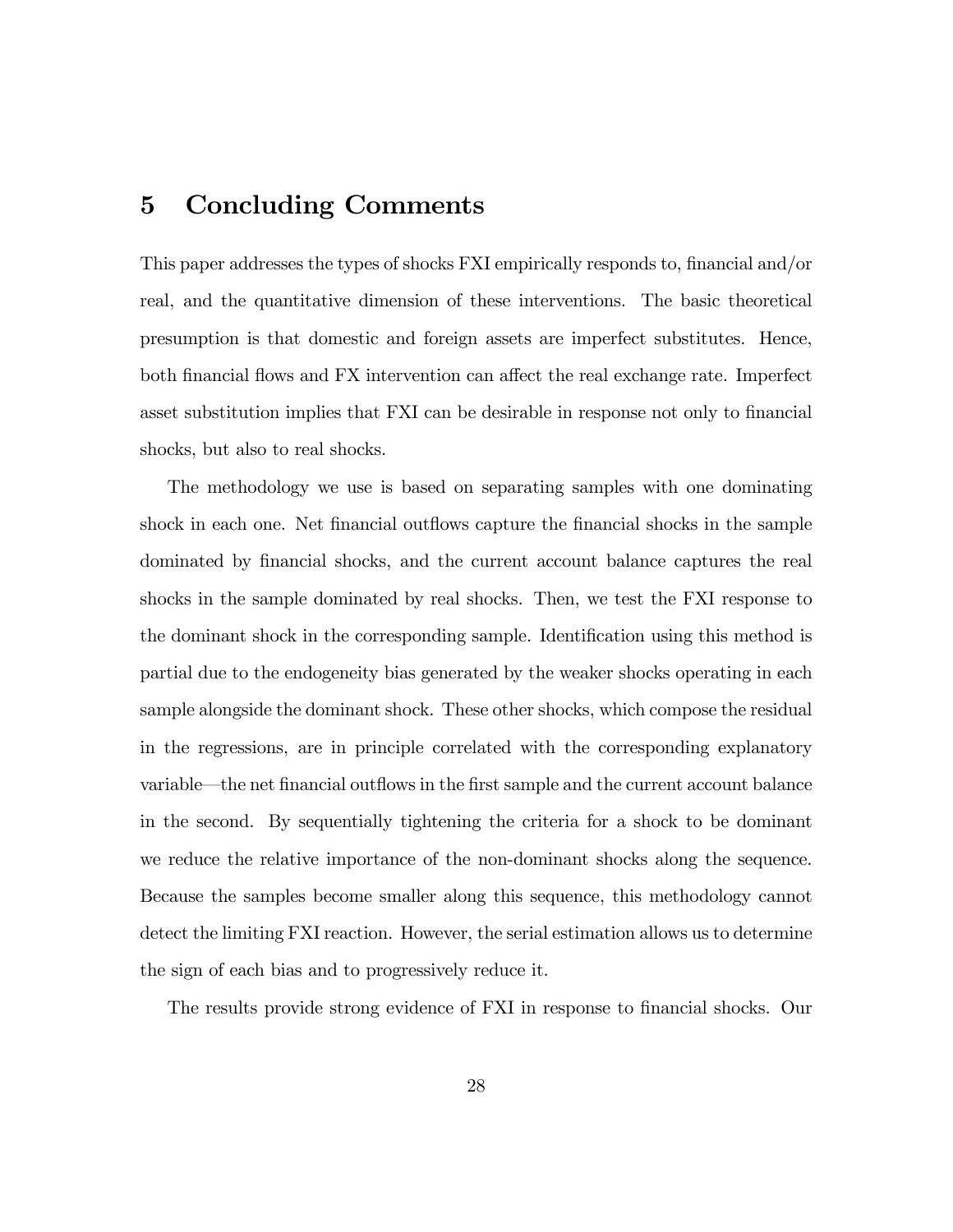estimate in this respect is that central banks tend to intercept at least 36 percent of these financial flows. This is consistent with a willingness to moderate fluctuations in the exchange rate. Regarding real shocks, we detect a positive but small and statistically insignificant FXI response. The differences in the estimates before and after 2008 are not statistically significant, although they are consistent with a weak decline in the FXI response and efficacy in the second sub-period.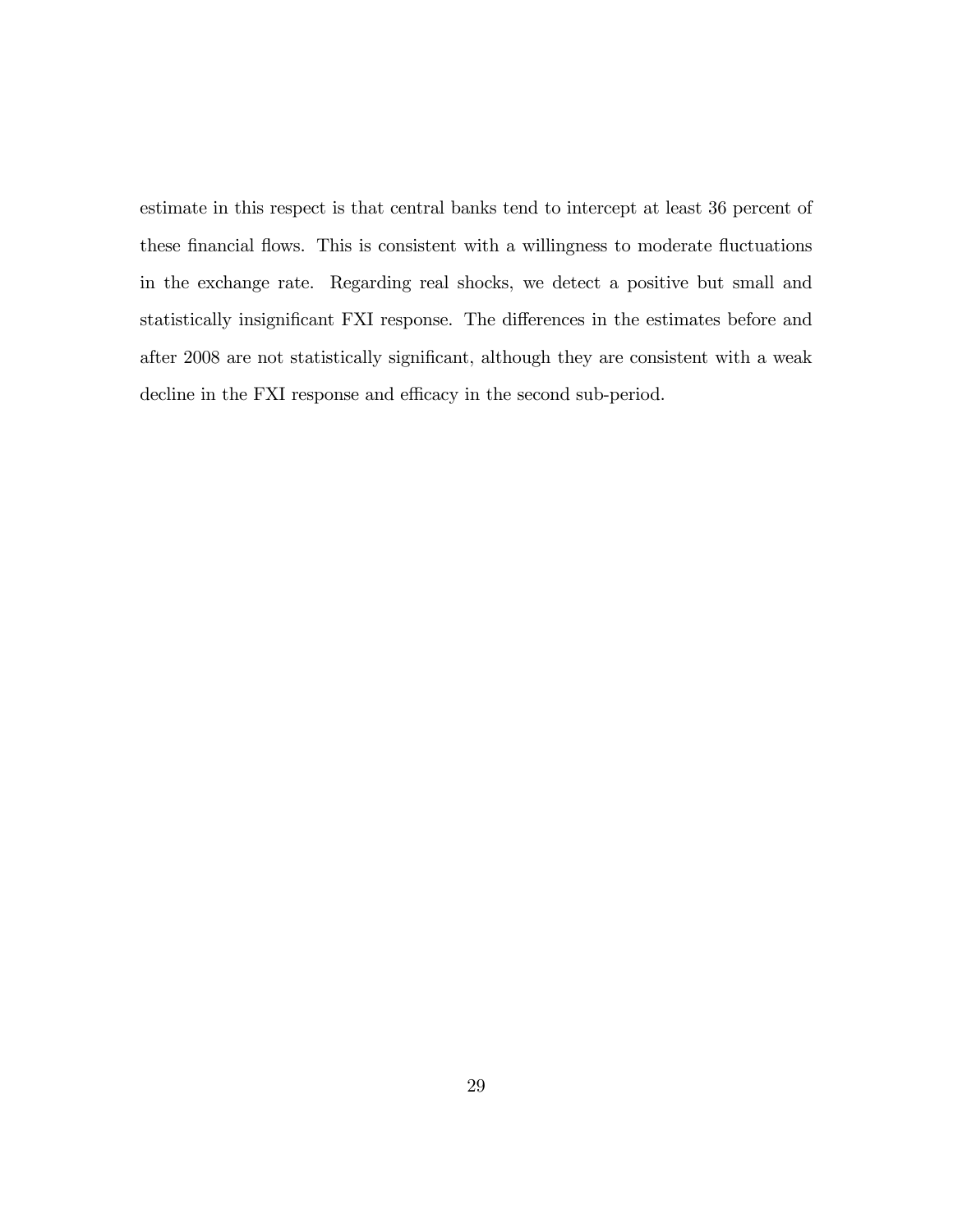# A Data Appendix

| Name                              | Symbol                | Construction                                                       |
|-----------------------------------|-----------------------|--------------------------------------------------------------------|
|                                   | $S_t$                 | (1)<br>US dollar rate in domestic currency $\times$                |
| Real exchange rate                |                       | US GDP deflator/GDP deflator                                       |
|                                   |                       | $\overline{(2)}$<br>Current account surplus in $\text{USS} \times$ |
| Current account surplus/GDP ratio | $\mathbf{CA}_t$       | Exchange rate/nominal GDP                                          |
| Financial account/GDP ratio       | ${\bf F}_t$           | (2)<br>Financial net outflow in US\$ $\times$                      |
|                                   |                       | Exchange rate/nominal GDP                                          |
|                                   | $\Delta \mathbf{R}_t$ | (2), (3)<br>Change in reserves in US\$ $\times$                    |
| FXI intervention/GDP ratio        |                       | Exchange rate/nominal GDP                                          |
| $%$ change of the                 |                       | (4)<br>$1990:1-1998:4-Deutche mark$                                |
| Dollar/Euro exchange rate         |                       | 1999:2-2015:4-Euro                                                 |
| $%$ change of the Dollar/Yen      |                       |                                                                    |
| and Dollar/Pound exchange rates   |                       |                                                                    |

### Table A1: Definition of Variables

 $(1)$  The real exchange rates are detrended with a country-specific logarithmic linear trend.

Given that the balance of payment variables are expressed in US dollars, nominal GDP was also

(2) expressed in US dollars using a third-order polynomial fitted to the nominal exchange rate of the US dollar. The nominal exchange rate itself was not used in order not to introduce a spurious

positive correlation between the balance of payment variables and the real exchange rate.

To facilitate the interpretation of  $\Delta R$  as FXI, the cross reserve currency valuation effects were

 $\beta$ <sup>3</sup> "cleaned" first by regressing the data on changes in reserves on the US dollar rates of the Euro/Mark, Yen, and British Pound.

 $\,$  (4) The two series are linked in 1999:1.

The data are seasonally unadjusted.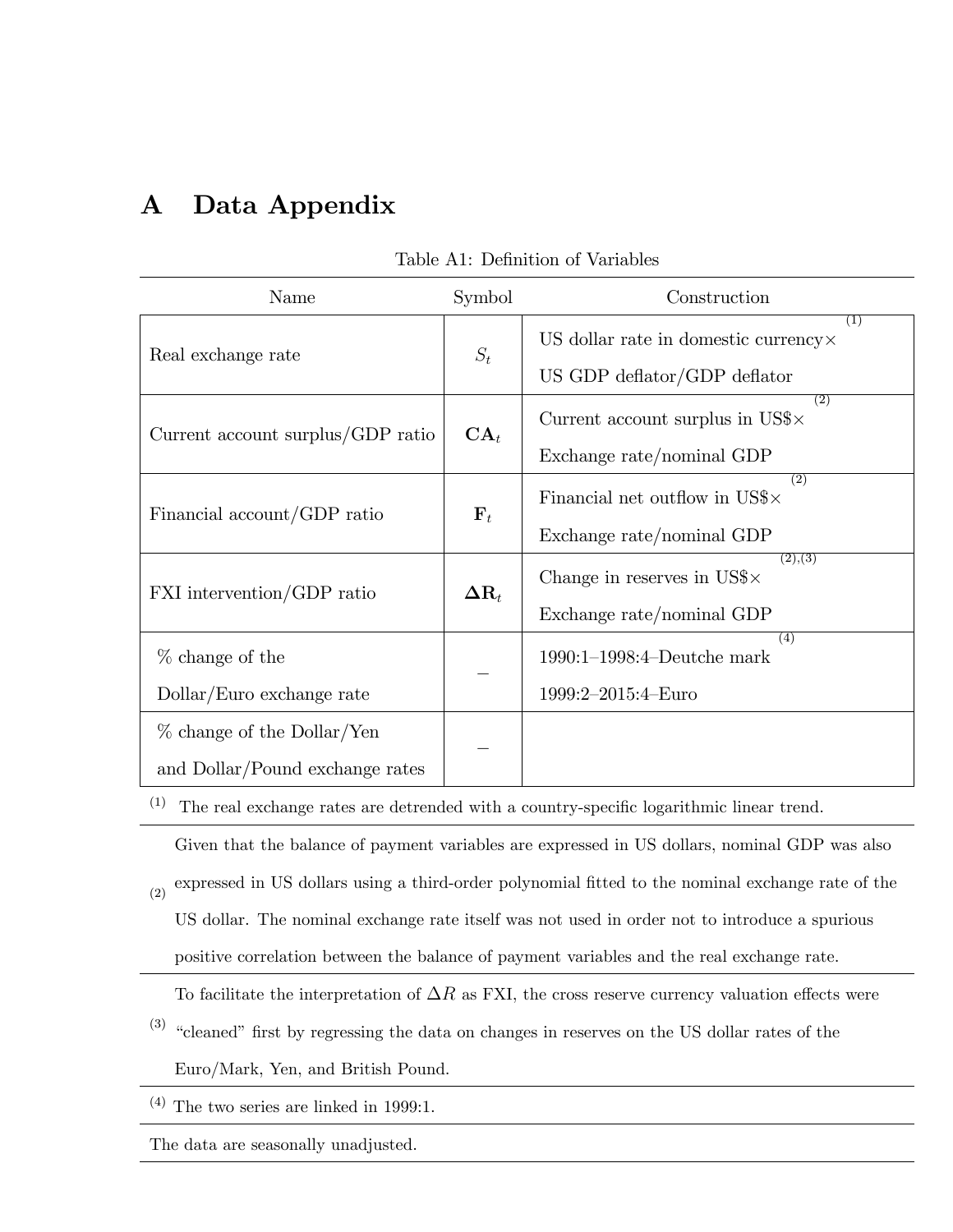|                | Country        | <b>IMF</b> Code | Period                         |
|----------------|----------------|-----------------|--------------------------------|
| 1              | Australia      | 193             | 1990:1-2015:3                  |
| $\overline{2}$ | <b>Belarus</b> | 913             | $2003:1 - 2015:4$              |
| 3              | <b>Brazil</b>  | 223             | 1999:4-2015:4                  |
| 4              | Canada         | 156             | 1990:1-2015:4                  |
| 5              | Chile          | 228             | 1999:4-2015:4                  |
| 6              | Colombia       | 233             | $2000:1 - 2015:4$              |
| $\overline{7}$ | Czech Rep.     | 935             | 1996:1-1997:2, 2002:1-2015:4   |
| 8              | Hungary        | 944             | 1999:1-2009:2, 2010:2-2015:4   |
| 9              | Indonesia      | 536             | 1999:3-2015:3                  |
| 10             | Israel         | 436             | 1990:1-2015:4                  |
| 11             | Korea          | 542             | 1998:3-2015:4                  |
| 12             | Mexico         | 273             | 1996:2-2015:4                  |
| 13             | New Zealand    | 196             | 2000:2-2015:4                  |
| 14             | Norway         | 142             | 1994:1-2015:4                  |
| 15             | Paraguay       | 288             | $2000:1 - 2010:2$              |
| 16             | Philippines    | 566             | $1992:3-1995:2, 1998:1-2015:4$ |
| 17             | Poland         | 964             | 1995:3-2015:4                  |
| 18             | Romania        | 968             | $2001:3-2015:4$                |
| 19             | Russian Fed.   | 922             | $2000:1 - 2015:3$              |
| 20             | South Africa   | 199             | 1995:2-2015:4                  |
| 21             | Sri Lanka      | 524             | 2009:1-2015:3                  |
| 22             | Sweden         | 144             | 19931-2015:4                   |
| 23             | Thailand       | 578             | 1998:3-2014:3                  |
| 24             | Turkey         | 186             | 1998:2-2015:4                  |
| 25             | Uruguay        | 298             | $2005:1 - 2015:4$              |

Table A2: Sample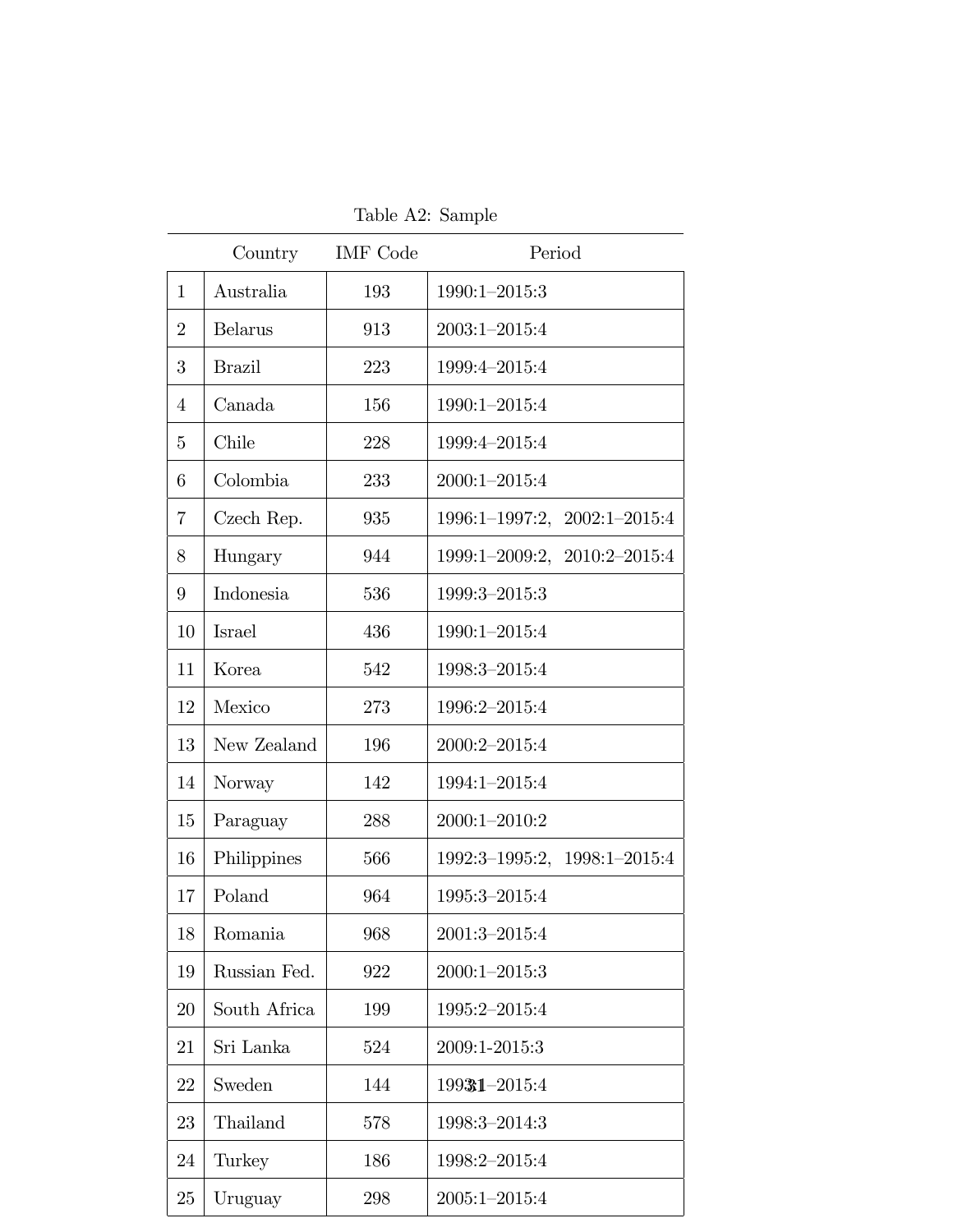Data Sources:

IMF, file BOP:

Balance of payment variables  $-$  quarterly flows in US dollars.

IFS:

Nominal exchange rates. National currency per US dollar  $-$  quarterly averages. Nominal GDP  $-$  national currency (except for the countries listed below). GDP deflator  $-\text{index}$  (except for the countries listed below).

OECD:

Nominal GDP for Australia, New Zealand, and Mexico.

GDP deflator for Australia, New Zealand, Mexico, and Canada.

Other Sources for Nominal GDP:

Canada from CANSIM.

South Africa from SARB.

Colombia from National Administrative Department of Statistics (DANE).

## B Estimation Biases

In this appendix we present first a schematic solution of the model, based on the linearity being assumed for its equations, and then we derive the biases that the estimation should produce based on this structure.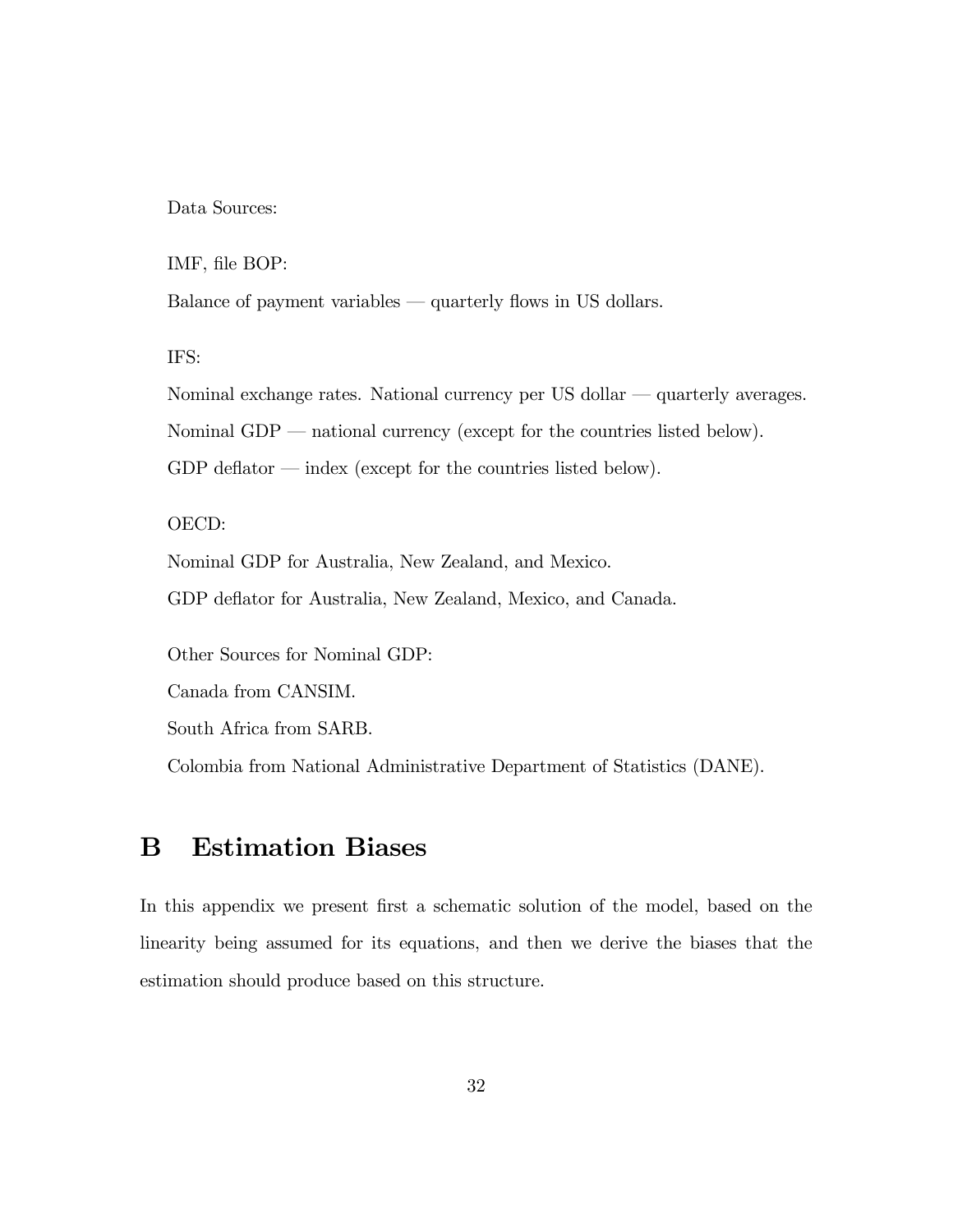The solution to the three variables as functions of the shocks has the form

$$
\Delta R_t = \alpha_f \widetilde{F}_t + \alpha_r \widetilde{CA}_t + \widetilde{\Delta R}_t,
$$
  

$$
F_t = \widetilde{F}_t + \beta_r \widetilde{CA}_t + \beta_x \widetilde{\Delta R}_t,
$$
 (14)

$$
CA_t = \gamma_f \widetilde{F}_t + \widetilde{CA}_t + \gamma_x \widetilde{\Delta R}_t, \tag{15}
$$

where the first equation is the FXI rule from  $(2)$ . Each shock is defined in terms of its equilibrium effect on the corresponding variable.

We wish to obtain estimates of the parameters of the FXI equation:  $\alpha_f$  and  $\alpha_r$ . According to the graphical analysis in Section 2, the signs of the parameters in (14) and (15) are

$$
\beta_r, \gamma_f, \gamma_x > 0,
$$
  
\n
$$
\beta_x < 0.
$$
\n(16)

To obtain estimates of  $\alpha_f$  and  $\alpha_r$  we proceed as follows. If the shocks  $\widetilde{F}_t$  and  $\widetilde{CA}_t$ were known, equation (2) could be estimated as is. However, given that the shocks are not known, we use two separate samples: for Sample 1, dominated by financial shocks, we estimate  $\hat{\alpha}_f$ , and for Sample 2, dominated by real shocks, we estimate  $\hat{\alpha}_r$ . In terms of the unobservable shocks, the two equations are:

$$
\Delta R_t^{(1)} = \alpha_f \widetilde{F}_t^{(1)} + \widetilde{\Delta R}_t^{(1)}
$$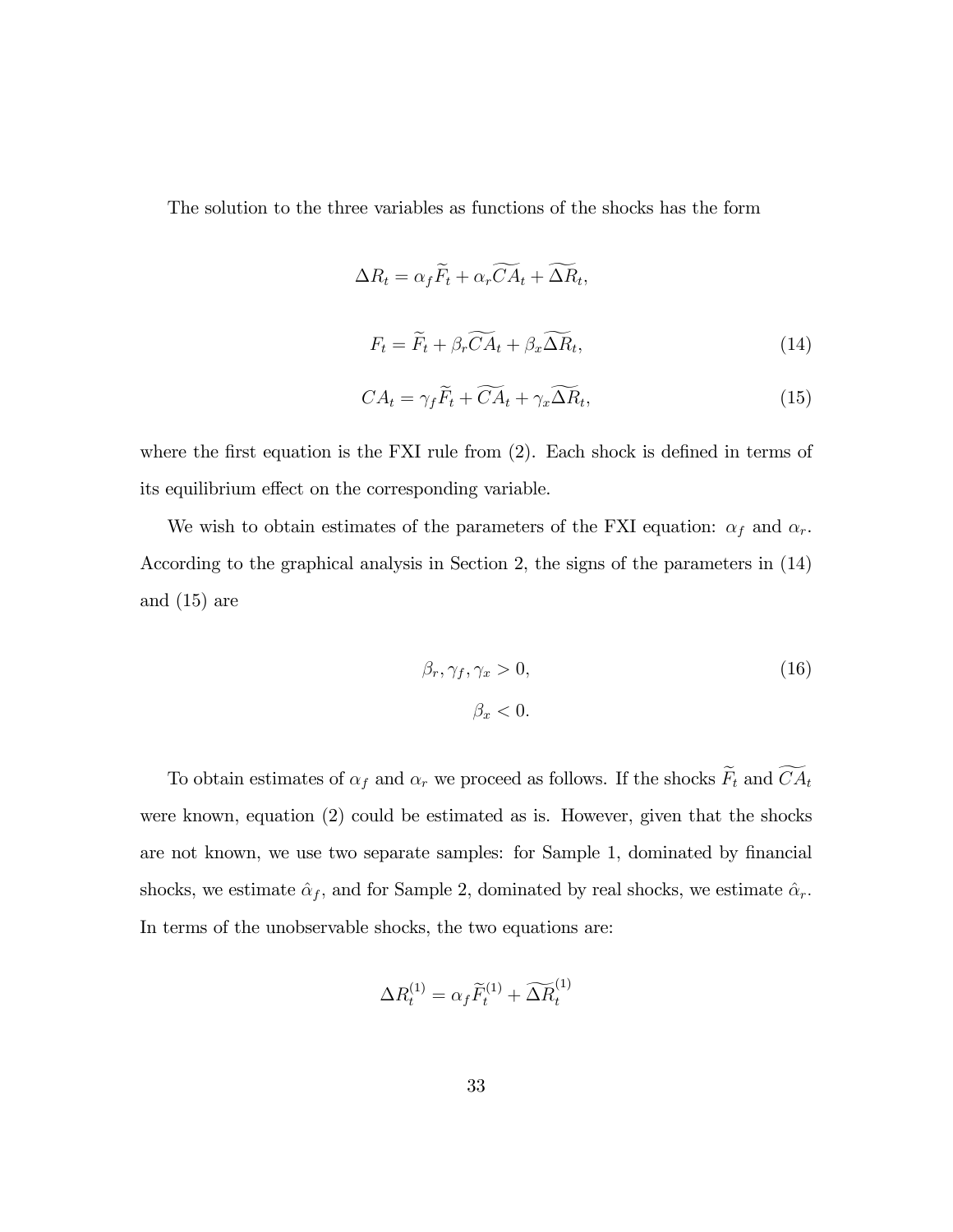and

$$
\Delta R_t^{(2)} = \alpha_r \widetilde{CA}_t^{(2)} + \widetilde{\Delta R}_t^{(2)},
$$

where the superscripts denote the sample used. We then replace the shocks  $\widetilde{F}_t$  and  $\widetilde{CA}_t$  with the observables  $F_t$  and  $CA_t$  using (14) and (15). The resulting equations are

$$
\Delta R_t^{(1)} = \hat{\alpha}_f F_t^{(1)} + \varepsilon_{f,t},
$$
  
\n
$$
\varepsilon_{f,t} = -\alpha_f \beta_r \widetilde{CA}_t^{(1)} + (1 - \alpha_f \beta_x) \widetilde{\Delta R}_t^{(1)}
$$
\n(17)

and

$$
\Delta R_t^{(2)} = \hat{\alpha}_r C A_t^{(2)} + \varepsilon_{r,t},
$$
  
\n
$$
\varepsilon_{r,t} = -\alpha_r \gamma_f \widetilde{F}_t^{(2)} + (1 - \alpha_r \gamma_x) \widetilde{\Delta R}_t^{(2)}.
$$
\n(18)

Let us first consider first (17). Given the structure of the residual  $\varepsilon_{f,t}$ , equation (14), and the mutual independence of the shocks, the bias in the estimate of  $\alpha_f$  is<sup>11</sup>

$$
\frac{Cov\left[F_t^{(1)}, \left(-\alpha_f \beta_r \widetilde{CA}_t^{(1)} + (1 - \alpha_f \beta_x) \widetilde{\Delta R}_t^{(1)}\right)\right]}{Var\left(F_t^{(1)}\right)},
$$

 $\frac{11}{11}$ This assumes that there are no other components in the residual, like measurement errors.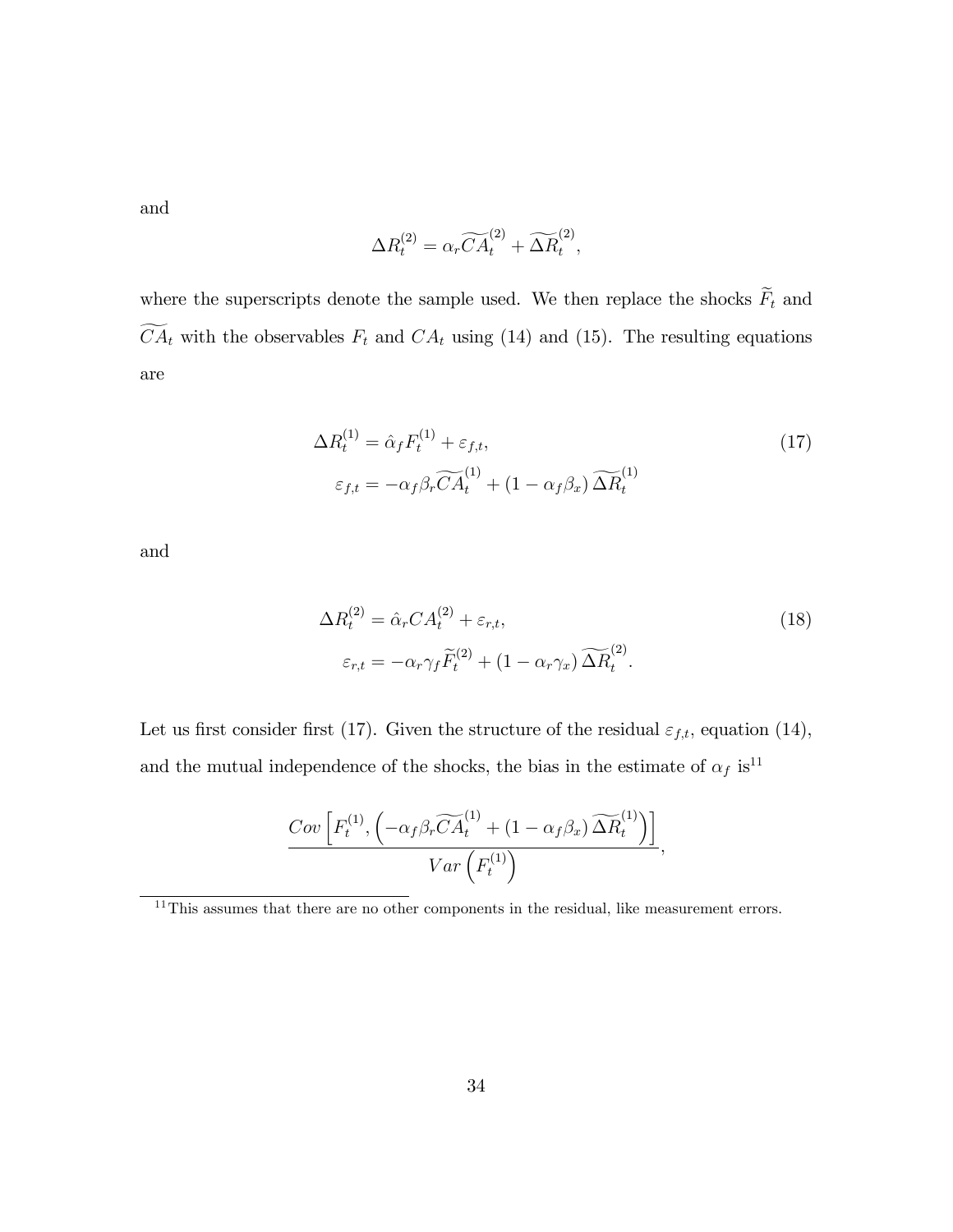or

$$
\frac{Cov\left[\left(\widetilde{F}_{t}^{(1)} + \beta_{r}\widetilde{CA}_{t}^{(1)} + \beta_{x}\widetilde{\Delta R}_{t}^{(1)}\right), \left(-\alpha_{f}\beta_{r}\widetilde{CA}_{t}^{(1)} + (1 - \alpha_{f}\beta_{x})\widetilde{\Delta R}_{t}^{(1)}\right)\right]}{Var\left(\widetilde{F}_{t}^{(1)} + \beta_{r}\widetilde{CA}_{t}^{(1)} + \beta_{x}\widetilde{\Delta R}_{t}^{(1)}\right)}
$$

$$
= \frac{-\alpha_{f}(\beta_{r})^{2} Var\left(\widetilde{CA}_{t}^{(1)}\right) + \beta_{x} (1 - \alpha_{f}\beta_{x}) Var\left(\widetilde{\Delta R}_{t}^{(1)}\right)}{Var\left(\widetilde{F}_{t}^{(1)}\right) + (\beta_{r})^{2} Var\left(\widetilde{CA}_{t}^{(1)}\right) + (\beta_{x}) Var\left(\widetilde{\Delta R}_{t}^{(1)}\right)}.
$$

Given that the variance of the dominant shock  $\widetilde{F}_t^{(1)}$  appears only in the denominator, there is a negative relationship between this bias and the variance of the dominant shock relative to the variances of the other shocks. Regarding the sign of the bias, the term involving  $Var(\widetilde{CA}_{t}^{(1)})$  is positive, assuming that, as expected,  $\alpha_{f} < 0$ . The term involving  $Var(\widetilde{\Delta R}_t^{(1)})$ <sup>(\*'</sup>) could have either sign according to  $1 - \alpha_f \beta_x \leq 0$ . Hence, in general we cannot determine the sign of the bias. However, the results in Section 4.3 indicate a positive bias, implying that the magnitude of the estimated coefficient  $\hat{\alpha}_f$  is a lower bound of the magnitude of  $\alpha_f.$ 

Let us now consider (18), which is the equation for estimating  $\alpha_r$  with the sample dominated by real shocks—Sample 2. In a similar fashion to the estimation of  $\alpha_f$ , and using (15), the bias in the estimation of  $\alpha_r$  is:

$$
\frac{Cov\left[\left(\gamma_f \widetilde{F}_t^{(2)} + \widetilde{CA}_t^{(2)} + \gamma_x \widetilde{\Delta R}_t^{(2)}\right), \left(-\alpha_r \gamma_f \widetilde{F}_t^{(2)} + (1 - \alpha_r \gamma_x) \widetilde{\Delta R}_t^{(2)}\right)\right]}{Var\left(CA_t^{(2)}\right)}
$$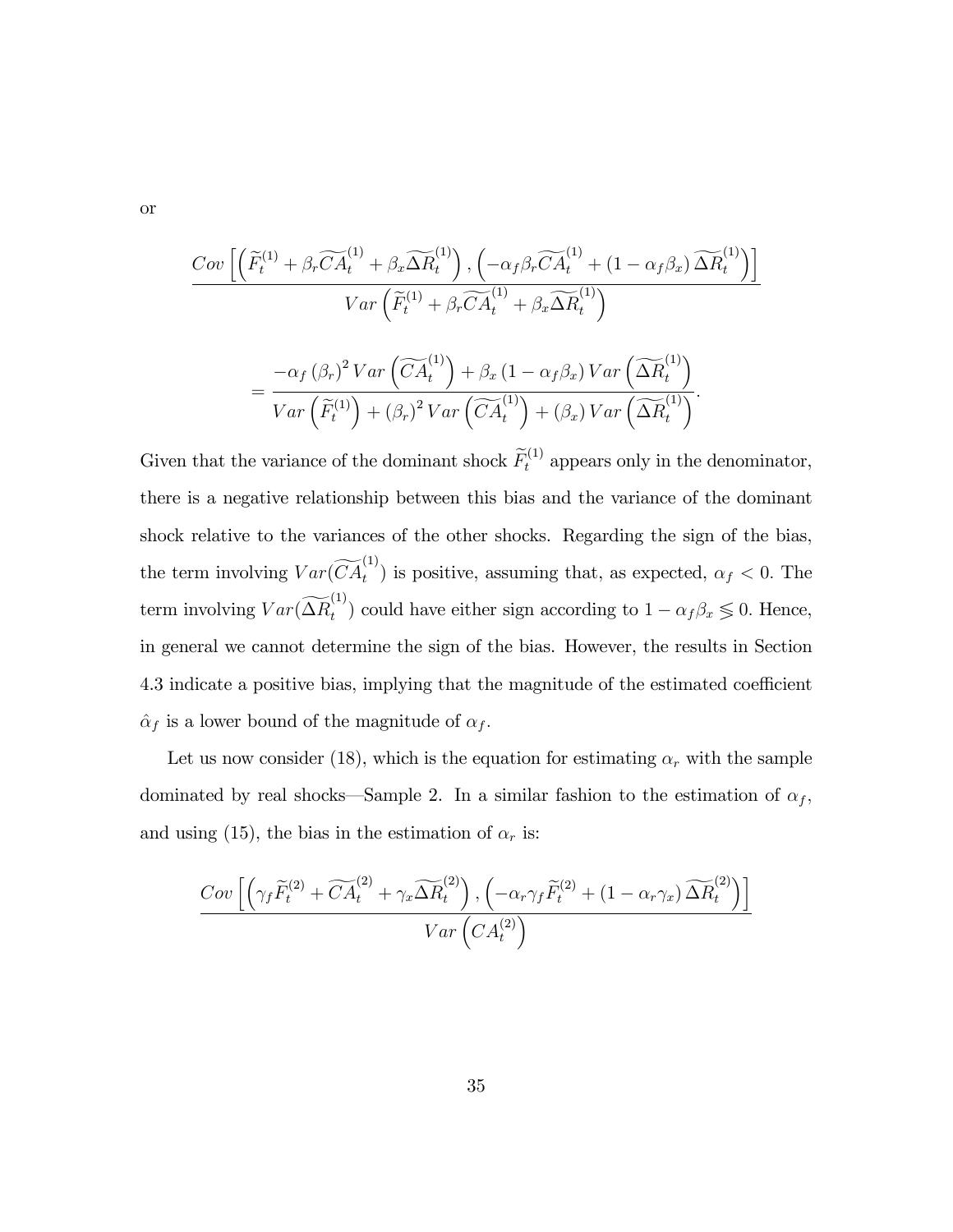$$
= \frac{-\alpha_r (\gamma_f)^2 Var\left(\widetilde{F}_t^{(2)}\right) + \gamma_x (1 - \alpha_r \gamma_x) Var\left(\widetilde{\Delta R}_t^{(2)}\right)}{Var\left(\widetilde{CA}_t^{(2)}\right) + (\gamma_f)^2 Var\left(\widetilde{F}_t^{(2)}\right) + (\gamma_x)^2 Var\left(\widetilde{\Delta R}_t^{(2)}\right)}.
$$

Once again, the larger the variance of the dominating shock,  $CA_t$  in this sample is, the smaller the size of the bias. In general, we cannot determine the direction of the bias. For example, if FXI does not respond to real shocks and thus  $\alpha_r = 0$ , the bias is positive, and hence the results will indicate  $\hat{\alpha}_r > 0$ . However, if  $\alpha_r > 0$ , the bias can be negative.

Finally, we consider the bias in the estimation of the FXI effect on the real exchange rate with Sample 3. We start with the solution of the real exchange rate, which has the form:

$$
\ln\left(\frac{S_t}{\bar{S}_t}\right)^{(3)} = \theta_x \widetilde{\Delta R}_t^{(3)} + \theta_f \widetilde{F}_t^{(3)} + \theta_r \widetilde{CA}_t^{(3)}.
$$
\n(19)

From the graphical analysis in Section 2, these coefficients have the signs:

$$
\theta_x > 0, \ \theta_f > 0, \ \theta_r < 0,
$$

where  $\theta_x$  is the coefficient of interest here. Replacing the unobservable  $\Delta R_t$  in (19) with  $\Delta R_t$  using the FXI rule (2) yields the regression equation:

$$
\ln\left(\frac{S_t}{\bar{S}_t}\right)^{(3)} = \hat{\theta}_x \Delta R_t^{(3)} + \varepsilon_{x,t},
$$
  

$$
\varepsilon_{x,t} = (\theta_f - \theta_x \alpha_f) \widetilde{F}_t^{(3)} + (\theta_r - \theta_x \alpha_r) \widetilde{CA}_t^{(3)},
$$
 (20)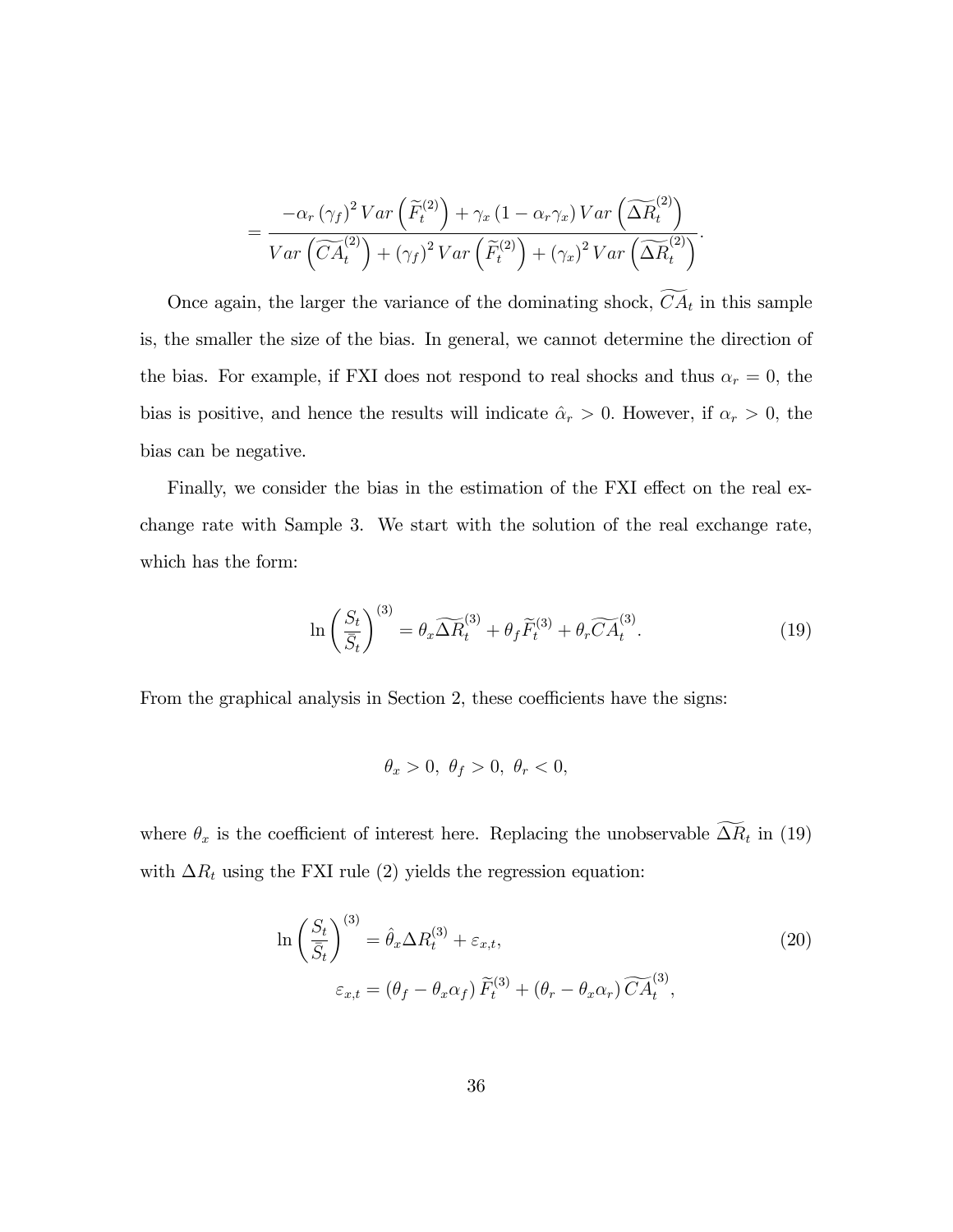with  $\theta_f - \theta_x \alpha_f > 0$ , and  $\theta_r - \theta_x \alpha_r < 0$  if  $\alpha_r \ge 0$ . Using (2), the bias in the estimate of  $\theta_x$  is:

$$
\frac{Cov\left[\left(\alpha_f \widetilde{F}_t^{(3)} + \alpha_r \widetilde{CA}_t^{(3)} + \widetilde{\Delta R}_t^{(3)}\right), \left((\theta_f - \theta_x \alpha_f) \widetilde{F}_t^{(3)} + (\theta_r - \theta_x \alpha_r) \widetilde{CA}_t^{(3)}\right)\right]}{Var\left(\Delta R_t^{(3)}\right)}
$$

$$
= \frac{\alpha_f (\theta_f - \theta_x \alpha_f) Var\left(\widetilde{F}_t^{(3)}\right) + \alpha_r (\theta_r - \theta_x \alpha_r) Var\left(\widetilde{CA}_t^{(3)}\right)}{Var\left(\Delta R_t^{(3)}\right)}.
$$

If  $\alpha_f < 0$ , the coefficient of  $Var(\widetilde{F}_t^{(3)})$  is negative, and if  $\alpha_r \geq 0$  the coefficient of  $Var(\widetilde{CA}_t^{(3)})$  is non-positive. Accordingly, the positive estimate of the effect of FXI on the real exchange rate reported in Section 4 for Sample 3 should be considered a lower bound.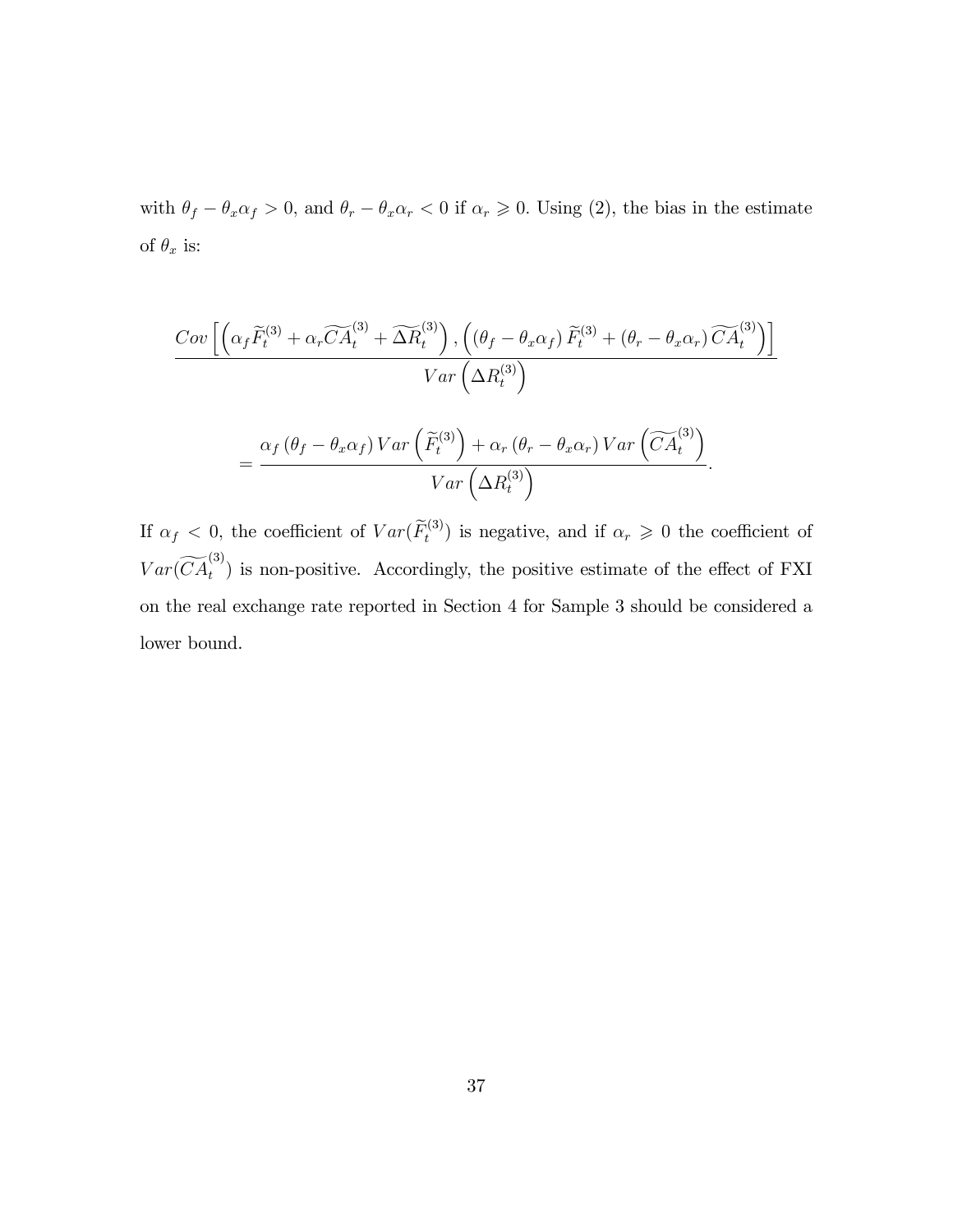# References

- [1] Adler, Gustavo, Noemie Lisack, and Rui C. Mano (2015), "Unveiling the Effects of Foreign Exchange Intervention: A Panel Approach," IMF Working Paper 15/130.
- [2] Adler, Gustavo., Ruy Lama, and Juan Pablo Medina  $(2016)$ , "Foreign Exchange" Intervention under Policy Uncertainty," IMF Working Paper 16/67.
- [3] Alvarez, Fernando, Andrew Atkeson, and Patrick J. Kehoe (2002), "Money, Interest Rates and Exchange Rates with Endogenously Segmented Markets," Journal of Political Economy, 110, 73-112.
- [4] Blanchard, Olivier, Gustavo Adler, and Irineu de Carvalho Filho  $(2015)$ , "Can Foreign Exchange Intervention Stem Exchange Rate Pressures from Global Capital Flow Shocks?î IMF Working Paper 15/159.
- [5] Caspi, Itamar, Amit Friedman, and Sigal Ribon (2018), "The Immediate Impact and Persistent Effect of FX Purchases on the Exchange Rate," Bank of Israel Discussion Paper 2018.04.
- $[6]$  Cavallino, Paolo (2016), "Capital Flows and Foreign Exchange Intervention," mimeo.
- [7] Faltermeier, Julia, Ruy Lama, and Juan Pablo Medina  $(2017)$ , "Foreign Exchange Intervention and the Dutch Disease," IMF Working Paper 17/70.